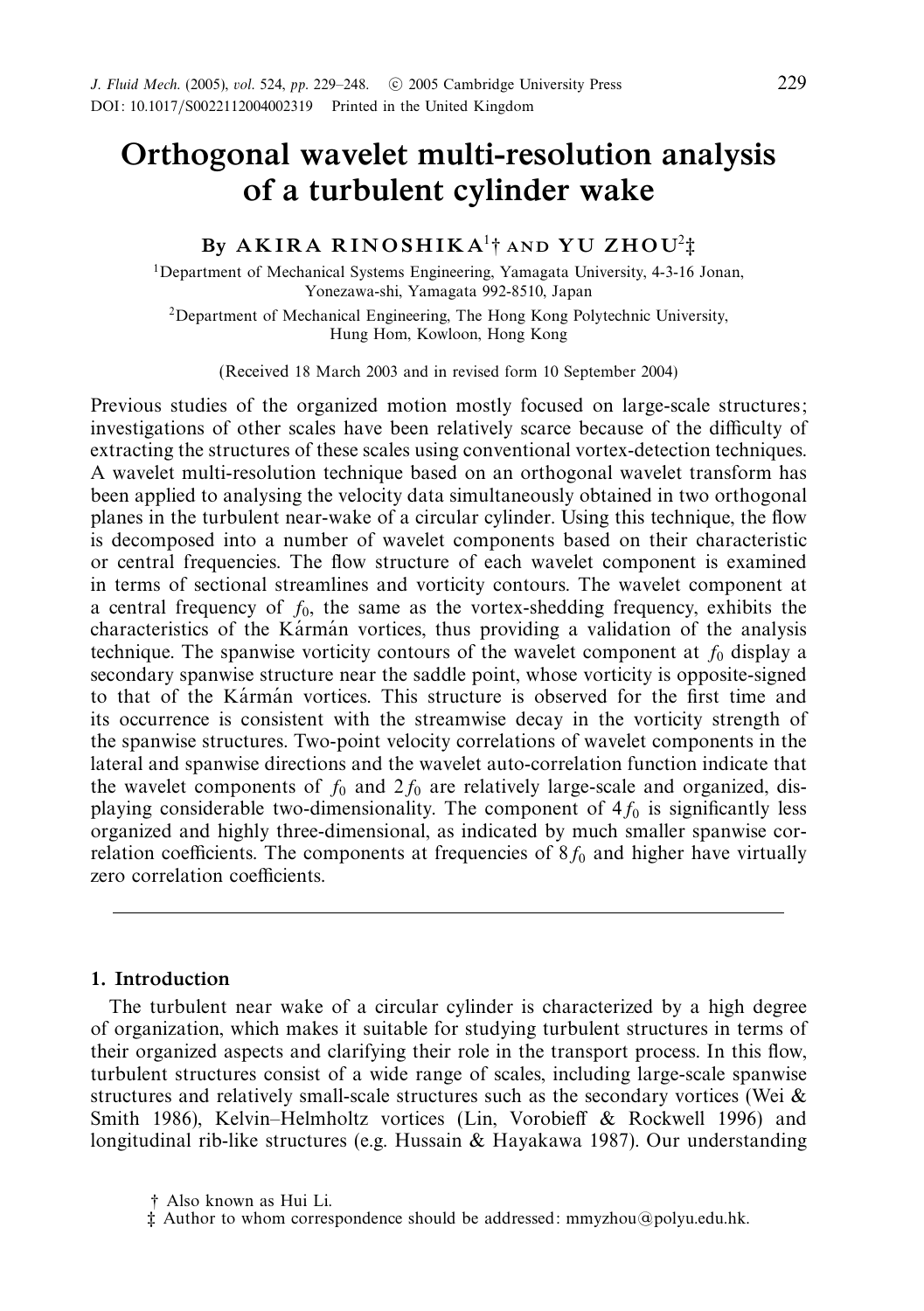of large-scale spanwise structures has been greatly improved in the last two decades or so. This is partly attributed to the successful development of various schemes for educing these structures from turbulent flows, such as the phase-averaging technique (e.g. Cantwell & Coles 1983; Kiya & Matsumura 1988; Zhou, Zhang & Yiu 2002), the vorticity-based technique (e.g. Hussain & Hayakawa 1987; Zhou & Antonia 1993), the pattern-recognition technique (Ferre & Giralt 1989) and the scheme based on critical points (Zhou & Antonia 1994*a*). In contrast, there is a lack of reliable techniques that could educe the turbulent structures of scales other than the large-scale vortices from measured or numerical data. Our knowledge of these structures is mostly obtained from flow visualization and DNS data (e.g. Wei & Smith 1986; Williamson 1996*a*; Wu et al. 1996). Brede, Eckelmann & Rockwell (1996), Lin et al. (1996) and Chyu & Rockwell (1996) characterized the patterns of instantaneous streamwise vorticity concentrations in the transitional and turbulent near wakes. Nevertheless, many aspects of these structures, including their role in the momentum transport and relation with the large-scale structures, have yet to be completely understood.

In the past decade, there has been a growing interest in applying the wavelet technique to the analysis of turbulent flow data (e.g. Farge 1992). This technique allows time- (or spatial-) and frequency-domain analyses to be combined and decomposes the flow structures based on frequencies or scales. The wavelet analysis may be roughly classified into continuous and discrete wavelet transforms. The former is performed in a smooth continuous fashion, i.e. using the continuous wavelet function, while the latter is carried out in discrete steps, i.e. using the discrete orthogonal wavelet basis.

The continuous wavelet transform can be used to provide continuous time– frequency identification of eddy structures. The technique has been widely used to analyse hot-wire signals, for example, by Argoul et al. (1989) to investigate the windtunnel turbulence, Liandrat & Moret-Bailly (1990) and De Souza et al. (1999) in a boundary layer, Li & Nozaki (1995) in a turbulent jet, Higuchi, Lewalle & Crane (1994) in a turbulent wake, Li (1998) and Bonnet et al. (1998) in turbulent shear flows.

In contrast, the discrete wavelet transform is characterized by an orthogonal projection on a minimal number of independent modes, allowing quantitative information to be extracted. This transform is further readily invertible, enabling the original data to be reconstructed uniquely for any chosen wavelet basis function from the wavelet coefficients of its inverse transform. This technique has been applied to analyse the turbulent structures of various scales as well as coherent structures (Meneveau 1991; Farge, Schneider & Kevlahan 1999; Mouri et al. 1999). Mallat (1989) developed an orthogonal wavelet multi-resolution technique based on the discrete wavelet transform. This technique may provide a simple hierarchical framework to represent a signal, which allows an event in the signal to be decomposed into a number of events with fine details. The technique is further potentially capable of decomposing and characterizing quantitatively, other than coherent and incoherent structures, the turbulent structures based on their characteristic frequencies (or scales) in the time (or spatial) domain, which has not been given much attention in the literature.

This work applies an orthogonal wavelet multi-resolution technique for the analysis of turbulent velocity data in order to characterize the turbulent structures in both Fourier and physical spaces. The technique is used to analyse experimental data obtained in the turbulent near wake of a circular cylinder. The investigation aims to decompose turbulent structures into a number of wavelet components based on their wavelet levels or central frequencies, which are linked to the turbulent structure scales. Based on the decomposed wavelet components, the turbulent structures of various scales are examined in detail, including their vortcity contours and streamline patterns,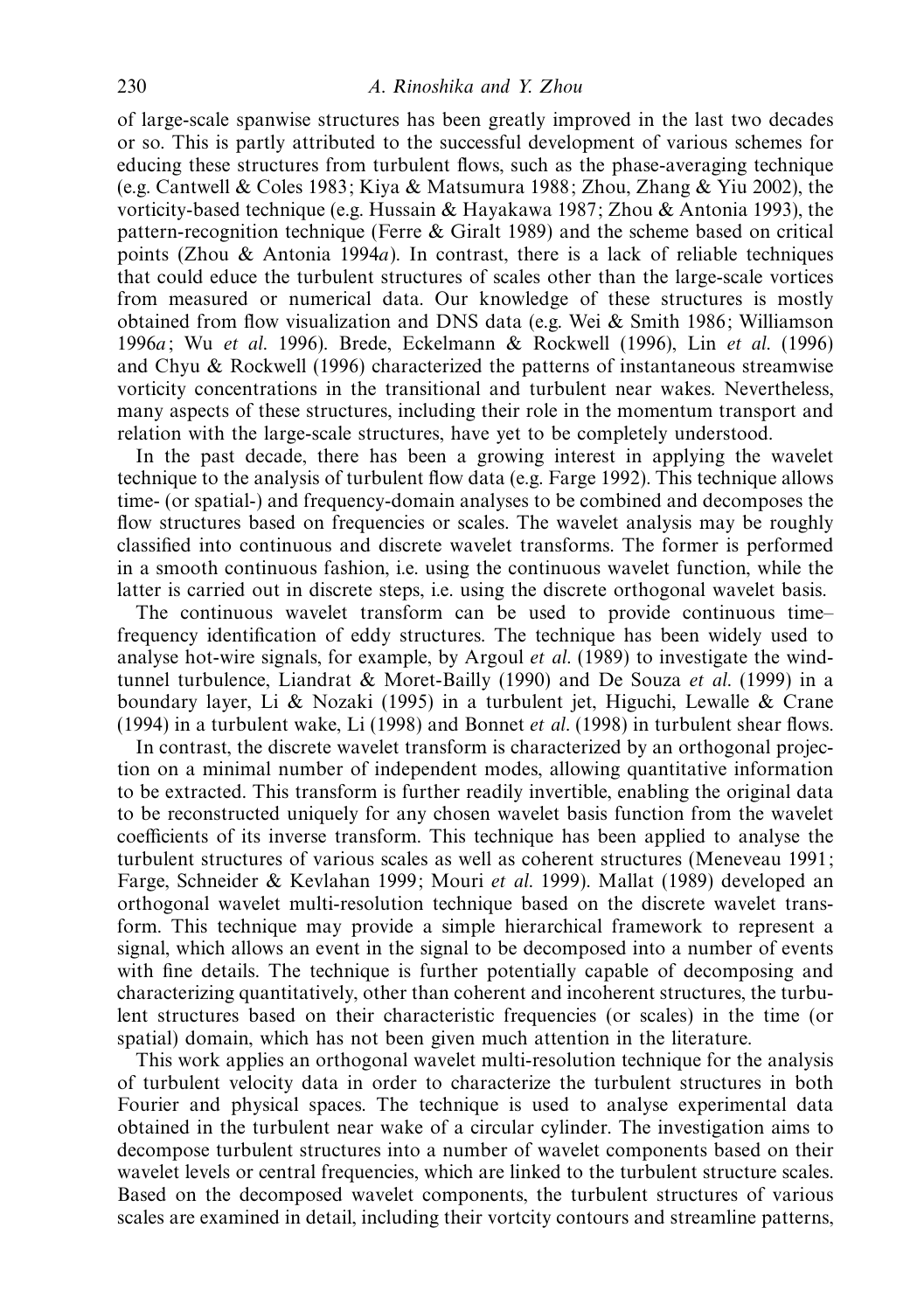probability density function, three-dimensional aspects, autocorrelation functions, two-point correlation coefficients, and interrelationship between different scales.

## *2. Orthogonal wavelet multi-resolution analysis*

Orthogonal wavelet transform and multi-resolution analysis are discussed in detail in Mallat (1989), for example, and are therefore discussed only briefly in this section.

One-dimensional discrete wavelet transform is a linear and orthogonal transform, defined in matrix form by

$$
S = WV, \tag{1}
$$

where *V* is a one-dimensional data matrix, namely,

$$
\mathbf{V} = \begin{bmatrix} v_1 & v_2 & \dots & v_N \end{bmatrix}^T, \tag{2}
$$

**S** and **W** are called the discrete wavelet coefficient (or spectrum) matrix and the analysing wavelet matrix of  $V$ , respectively. The superscript  $T$  in (2) denotes a transposed matrix. *W* is orthogonal and satisfies  $W^T W = I$ , where *I* is a unit matrix. *W* is usually constructed based on a cascade algorithm of an orthogonal wavelet basis function. In the present study, the Daubechies wavelet basis with an order of 20 (Daubechies 1992) is used since the wavelet basis of a higher order has good frequency localization, which in turn increases the energy compaction.

Both the analysing wavelet matrix and wavelet basis are orthogonal, implying that the discrete wavelet transform has the inverse transform. We simply reverse the procedure, starting with the smallest level of the hierarchy and working from right to left, and the inverse discrete wavelet transform is given by

$$
\mathbf{V} = \mathbf{W}^T \mathbf{S}.
$$
 (3)

The discrete wavelet coefficient may be interpreted as the relative local contribution of various scales to the original data. In order to decompose the data into the grouped frequency components, the inverse wavelet transform is applied to the discrete wavelet coefficients at each grouped frequency. This decomposition method is called the wavelet multi-resolution analysis. Hence, (3) can be rewritten as

$$
\mathbf{V} = \sum_{i=1}^{n} \mathbf{W}^{T} \mathbf{S}_{i}.
$$
 (4)

On the right-hand side of (4), the first term  $W^T S_1$  and the last term  $W^T S_n$  represent the wavelet components at wavelet level 1 (the lowest frequency) and level  $n$  (the highest frequency).

If the data set is a two-dimensional array, the two-dimensional discrete wavelet transform of data *V* is given by

$$
S = WVW^T, \tag{5}
$$

which amounts to performing a one-dimensional discrete wavelet transform in two directions. Thus, its inverse discrete wavelet transform is

$$
\mathbf{V} = \mathbf{W}^T \mathbf{S} \mathbf{W}.\tag{6}
$$

Similarly to (4), the two-dimensional wavelet multi-resolution analysis is given by

$$
\mathbf{V} = \sum_{i=1}^{n} \mathbf{W}^{T} \mathbf{S}_{i} \mathbf{W}.
$$
 (7)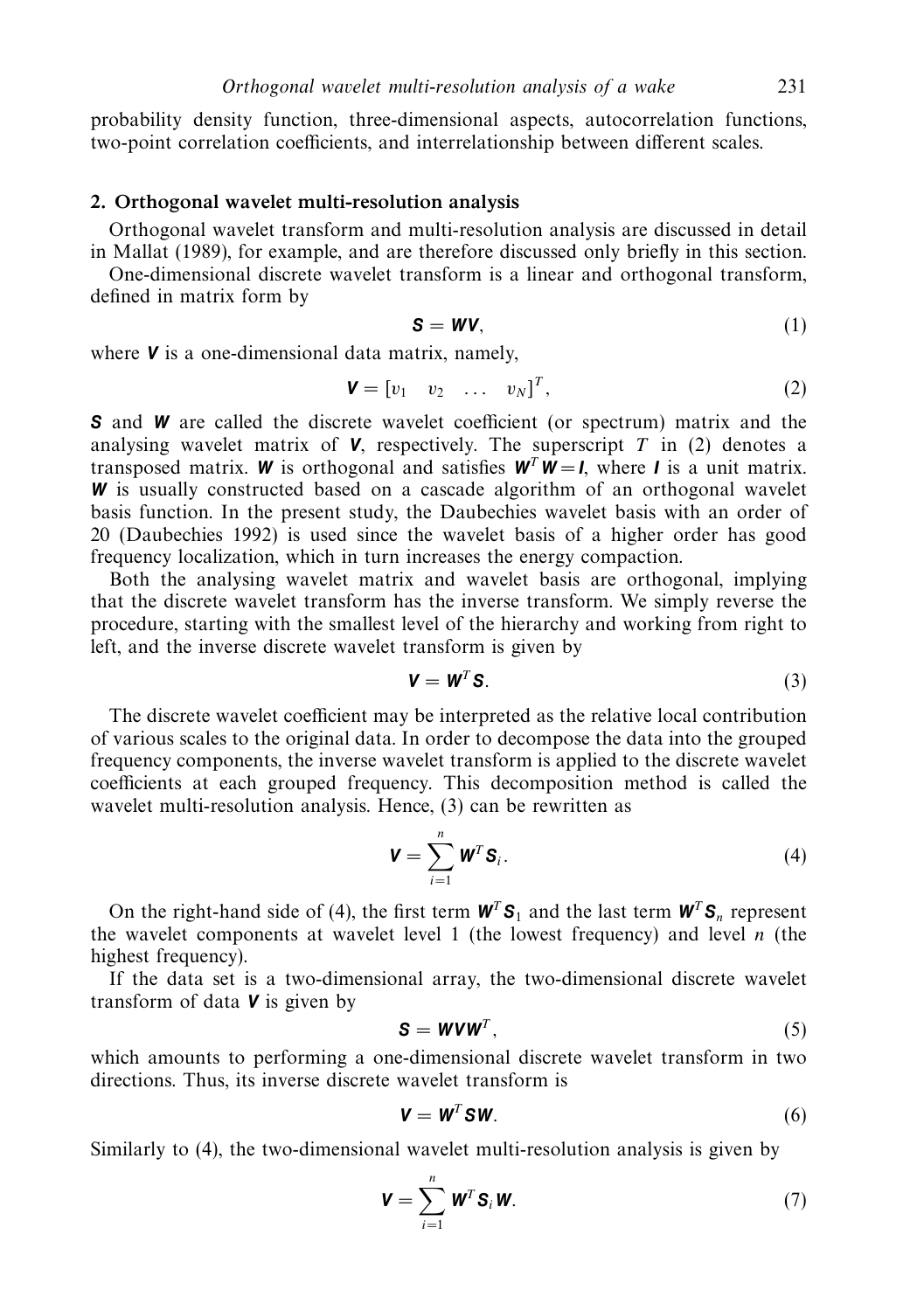

Figure 1. Experimental set-up.

It is worth remarking that, compared with conventional band-pass filtering techniques, the wavelet components of the discrete wavelet transform are orthogonal to, and hence independent of, each other and do not contain redundant information. This advantage makes the interpretation of the phenomena more reliable (Mouri et al. 1999).

#### *3. Experimental data and orthogonal wavelet decomposition*

The technique described in  $\S 2$  is applied to analyse two-dimensional velocity data obtained using cross-wires. Experimental details were described in Zhou & Antonia (1994*b*). Figure 1 shows the experimental arrangement. Briefly, a circular cylinder  $(d = 12.5 \text{ mm})$  was used to generate a turbulent wake. Measurements were conducted at  $x/d = 20$  (*x* is the streamwise distance downstream of the cylinder) and a constant free-stream velocity ( $U_{\infty} = 6.7 \text{ m s}^{-1}$ ). The corresponding Reynolds number  $Re \equiv U_{\infty} d/v$  was 5600. The Kolmogorov length scale at this *x/d* was estimated to be about 0.16 mm. Two orthogonal arrays, each of eight cross-wires, were used. Eight cross-wires were aligned in the  $(x, y)$ -plane, i.e. the plane of mean shear, and eight in the  $(x, z)$ -plane, which is parallel to both the cylinder axis and the streamwise direction. The sixteen cross-wires allow velocity fluctuations  $u$  and  $v$  in the  $(x, y)$ -plane and  $u$  and  $w$  in the  $(x, z)$ -plane to be obtained simultaneously. The nominal spacing between cross-wires was about 5 mm, except for a relatively large gap (9.2 mm) between the fourth and fifth cross-wires in the  $(x, z)$ -plane. The arrays were attached to separate traversing mechanisms and could be moved independently of each other. The eight cross-wires in the  $(x, y)$ -plane were fixed with the bottom cross-wire positioned at  $y/d \approx -0.3$ ; the eight cross-wires in the  $(x, z)$ -plane were located at  $y/d \approx 0.2$  and 0.68. The physical blockage caused by these arrays, cable and supports was estimated to be about 3%. The interference to the flow due to the two arrays was negligible. Wollaston (Pt–10% Rh) wires, 5  $\mu$ m in diameter and about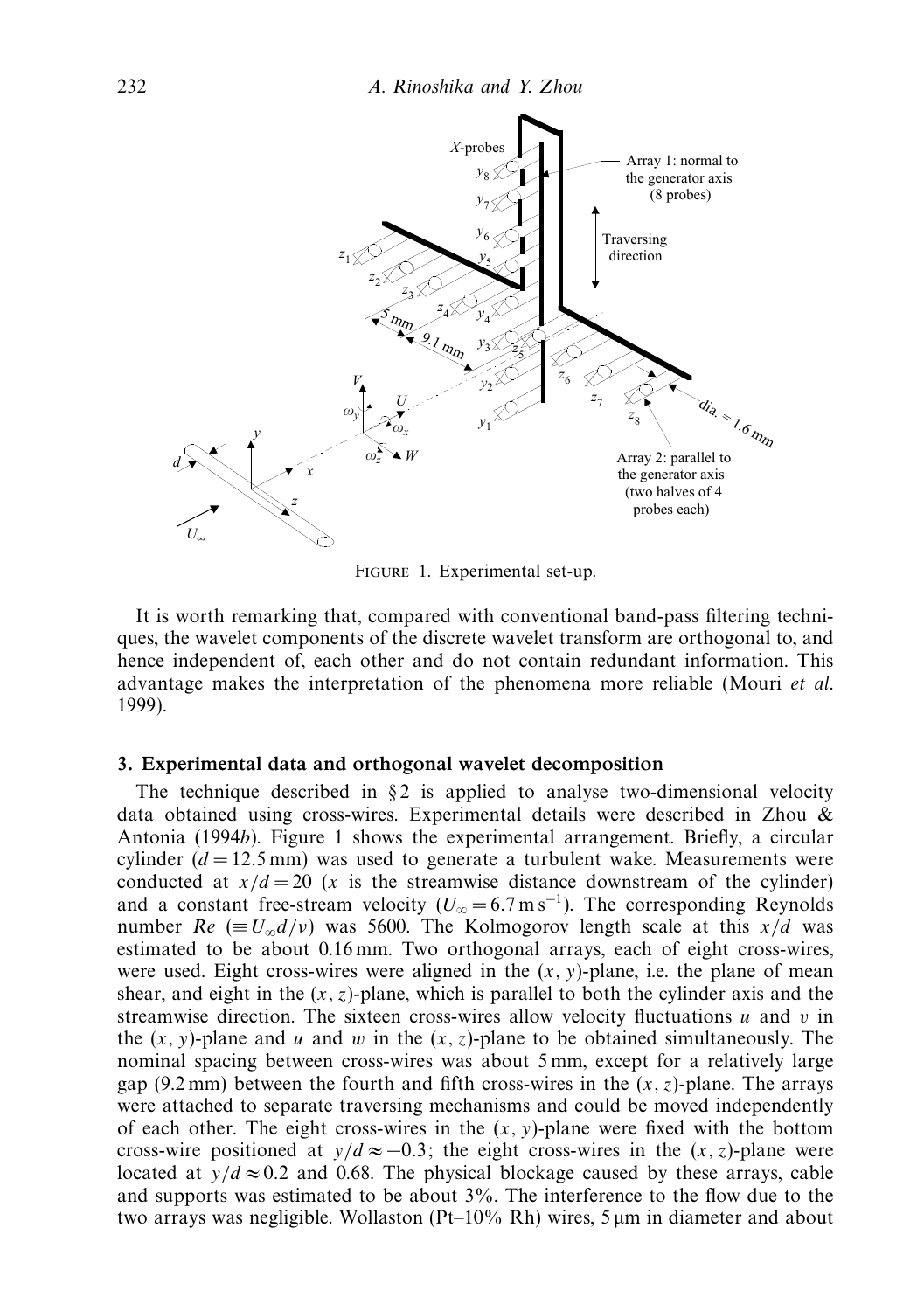1 mm in working length, were operated with constant-temperature circuits. Signals from the circuits were offset, amplified and then digitized using two 16-channel (12 bit) A/D boards and two personal computers at a sampling frequency of  $f_s = 3.5$  kHz per channel (the cut-off frequency was 1.6 kHz). Data acquisition by the two computers was synchronized using a common external trigger pulse. The sampling duration was about 38 s.

The measured instantaneous velocity  $V_k$  can be written as

$$
V_k = \overline{V}_k + v_k,\tag{8}
$$

where the overbar denotes the time-averaging operation and  $v_k$  is the fluctuation component, the subscript  $k = 1, 2$  and 3 represents the velocity components in the  $x$ -,  $y$ - and *z*-direction, respectively. Using the wavelet multi-resolution technique,  $v_k$  is decomposed into a number of orthogonal wavelet components based on the central frequencies/wavelet levels, which may be linked to the turbulent structure scales. Each wavelet component represents the turbulent structures of a certain range of frequencies (i.e. a non-zero frequency bandwidth) so that the information of any scales contained in the original data will not be lost because of a limited number of wavelet levels. In line with  $(8)$ ,  $v_k$  may be written as

$$
v_k = \sum_{i=1}^{N} v_{k,i},
$$
\n(9)

where  $v_{k,i}$  is the wavelet component of  $v_k$  at the *i*th wavelet level.

Since measurements indicate that  $\overline{V} \approx 0$  and  $\overline{W} \approx 0$ , the instantaneous wavelet components of velocity in the *x*-, *y*- and *z*-directions, respectively, are written as

$$
U_i = \overline{U} + u_i, \nV_i \approx v_i, \nW_i \approx w_i.
$$
\n(10)

Vorticity may be approximated based on velocity data using the central difference approximation (Hussain  $&$  Hayakawa 1987). Thus, the eight cross-wires in each plane may produce vorticity data at each of the seven midpoints between adjacent crosswires. The wavelet components of spanwise and transverse vorticity at the *i*th wavelet level in the  $(x, y)$ - and  $(x, z)$ -plane, respectively, may be approximated by

$$
\omega_{zi} = \frac{\partial V_i}{\partial x} - \frac{\partial U_i}{\partial y} = \frac{\partial v_i}{\partial x} - \frac{\partial (\overline{U} + u_i)}{\partial y} \approx \frac{\Delta v_i}{\Delta x} - \frac{\Delta (\overline{U} + u_i)}{\Delta y},\tag{11}
$$

and

$$
\omega_{yi} = \frac{\partial U_i}{\partial z} - \frac{\partial W_i}{\partial x} = \frac{\partial u_i}{\partial z} - \frac{\partial w_i}{\partial x} \approx \frac{\Delta u_i}{\Delta z} - \frac{\Delta w_i}{\Delta x},\tag{12}
$$

where  $\Delta y$  or  $\Delta z$  (≈ 5.0 mm) is the spacing between two cross-wires;  $\Delta x = -\overline{U}\Delta t =$  $-\overline{U}/f_s$ . Note that since vorticity is indirectly calculated from velocity signals using the central difference approximation, spacing between cross-wires may degrade the spatial resolution of vorticity. However, the approach should be adequate for describing and providing at least useful qualitative information on the relatively large-scale and intermediate-scale vorticity field (Zhang, Zhou & Antonia 2000). For simplicity, the average vortex convection velocity  $U_c = 0.87U_\infty$  of large-scale vortical structures on the vortex path (Zhou & Antonia 1992) was used to calculate  $\Delta x$ . Vorticity contours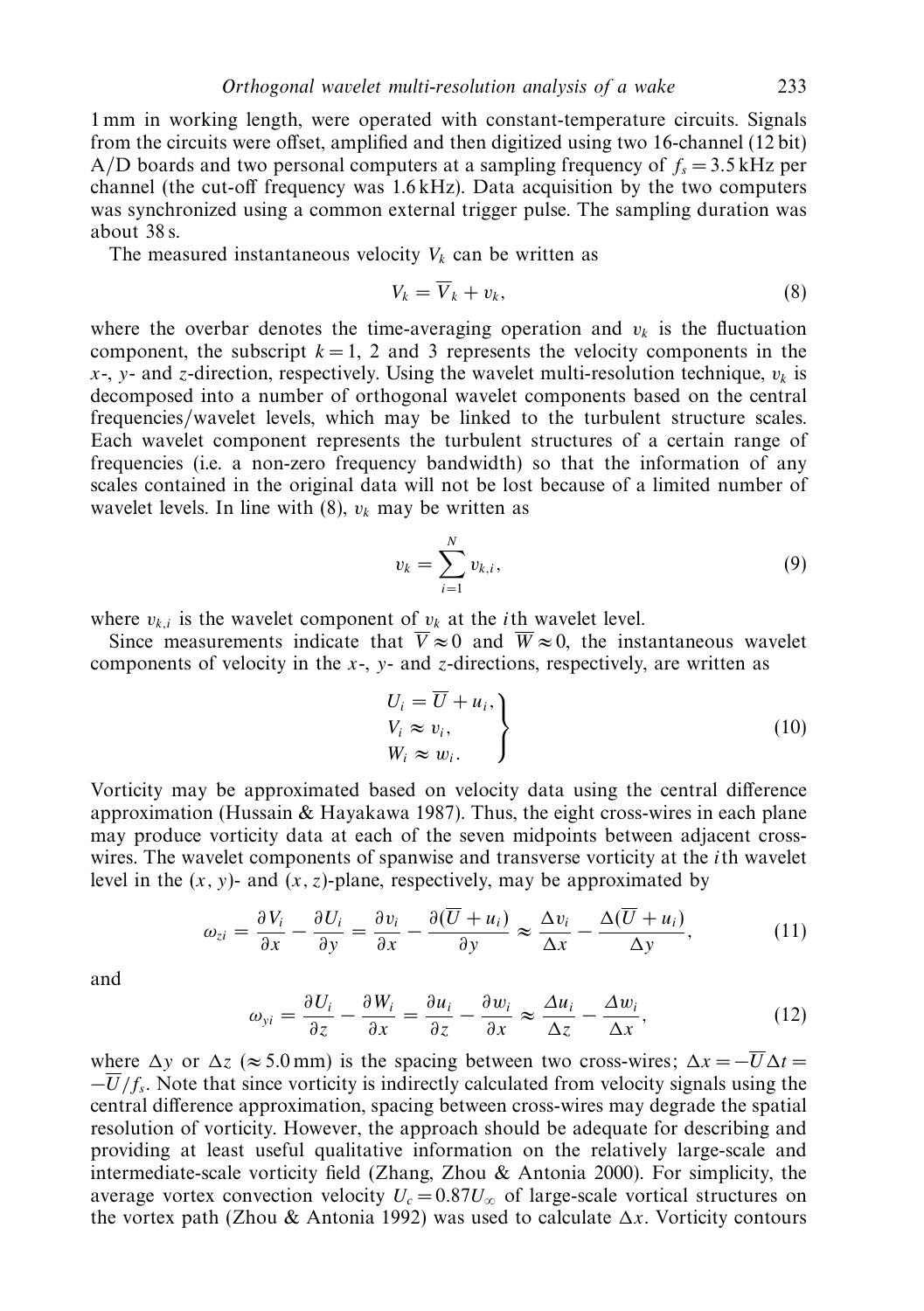

FIGURE 2. Spectra of the *u*- and *v*-signals at  $v/d \approx 0.7$ .

and r.m.s. values thus obtained showed no appreciable difference from those obtained using the local mean velocity.

#### *4. Central frequencies and their bandwidths of wavelet components*

A fundamental central frequency of turbulent structures has to be determined for the wavelet multi-resolution analysis. This frequency is presently specified at the averaging frequency,  $f_0$ , of Karman vortices. Figure 2 shows the power spectra of the  $u$  and  $v$ signals at  $y/d \approx 0.7$ , which is approximately on the vortex path. The power spectral density functions  $F_u$  and  $F_v$  are weighted by frequency f to indicate the energy distribution with *f*. Both *fFu* and *fFv* show a pronounced peak at  $f_0^* = f_0 d$ /  $U_{\infty} \approx 0.2$ , the well-known vortex-shedding frequency or Strouhal number in a circular cylinder wake. Once the fundamental central frequency is determined, the *v*-signal at  $y/d \approx 0.7$  is decomposed using the wavelet multi-resolution technique, which yields thirteen wavelet levels or components (the number of wavelet levels is determined by the number of sample data items and the order of wavelet basis). The spectrum obtained from the Fourier analysis of each wavelet component displays a peak, representing the corresponding central frequency, and spreads over a range of frequencies. Figure 3 illustrates the spectrum of wavelet level 9, whose central frequency, identified with the most pronounced peak, corresponds to  $f_0$ . Subsequently, the central frequencies of wavelet levels 8, 10, 11 and 12 are given by  $f_0/2$ ,  $2f_0$ ,  $4f_0$  and  $8f_0$ , respectively. This range of frequencies is of major concern in the present investigation; the corresponding central frequencies and their bandwidths are given in table 1. The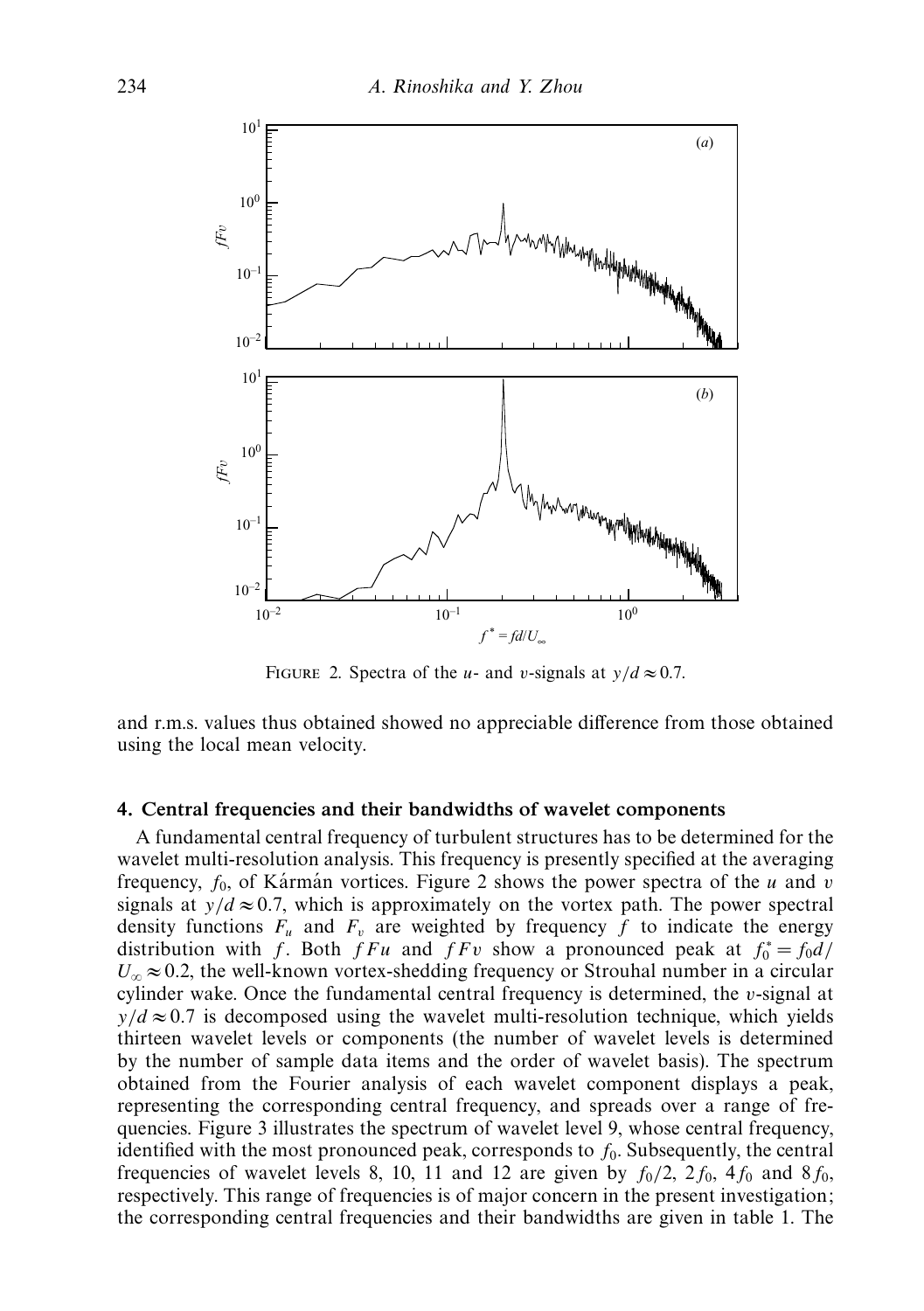

FIGURE 3. Spectra of the wavelet component at  $f_0$  (wavelet level 9) of the *v*-signal at  $\bar{y}/d \approx 0.7$ .

|                                | Wavelet level | Central frequency (Hz) | Frequency bandwidth (Hz) |
|--------------------------------|---------------|------------------------|--------------------------|
|                                |               | 55                     | $25 - 65$                |
| $\frac{f_0/2}{f_0}$<br>2 $f_0$ |               | 109                    | $45 - 135$               |
|                                | 10            | 218                    | $80 - 270$               |
| 4f <sub>0</sub>                |               | 436                    | $160 - 500$              |
| $8f_0$                         |               | 872                    | $300 - 1100$             |

wavelet components of other wavelet levels or central frequencies are not physically important and therefore not discussed.

## *5. Flow structures of wavelet components*

In order to better 'visualize data', sectional streamlines (Perry & Chong 1987), referred to as streamlines for simplicity in the following, were constructed for each wavelet component as well as for measured velocities. The streamlines are viewed in a reference frame translating at the convection velocity of the large-scale structures, which is  $U_c = 0.87 U_{\infty}$  (Zhou & Antonia 1992). Figure 4 shows instantaneous streamlines and corresponding normalized vorticity contours,  $\omega_z d/U_\infty$  in the  $(x, y)$ -plane, where  $z/d \approx 0$ , and  $\omega_y d/U_\infty$  in the  $(x, z)$ -plane at  $y/d \approx 0.2$  and 0.68, respectively. Streamlines and the  $\omega_z d/U_\infty$  contours in the  $(x, y)$ -plane at  $y/d \approx 0.68$  provide essentially the same information on the flow as those at  $y/d \approx 0.2$  and are therefore not shown in figures 4(*e*) and 4(*f* ). The solid and broken lines in the vorticity contours represent positive and negative levels, respectively. The same scales are used in the *x*-, *y*- and *z*-directions to avoid the distortion of flow patterns. It is worth pointing out that the finite spacing, about 5 mm, between cross-wires implies a limited spatial resolution in both spanwise and lateral directions, which might subsequently affect the patterns of streamlines and vorticity contours, in particular, those of relatively small-scale structures. Both streamlines (figure 4*a*) and vorticity contours (figure 4*c*) in the  $(x, y)$ -plane display the quasi-periodical large-scale organized structures of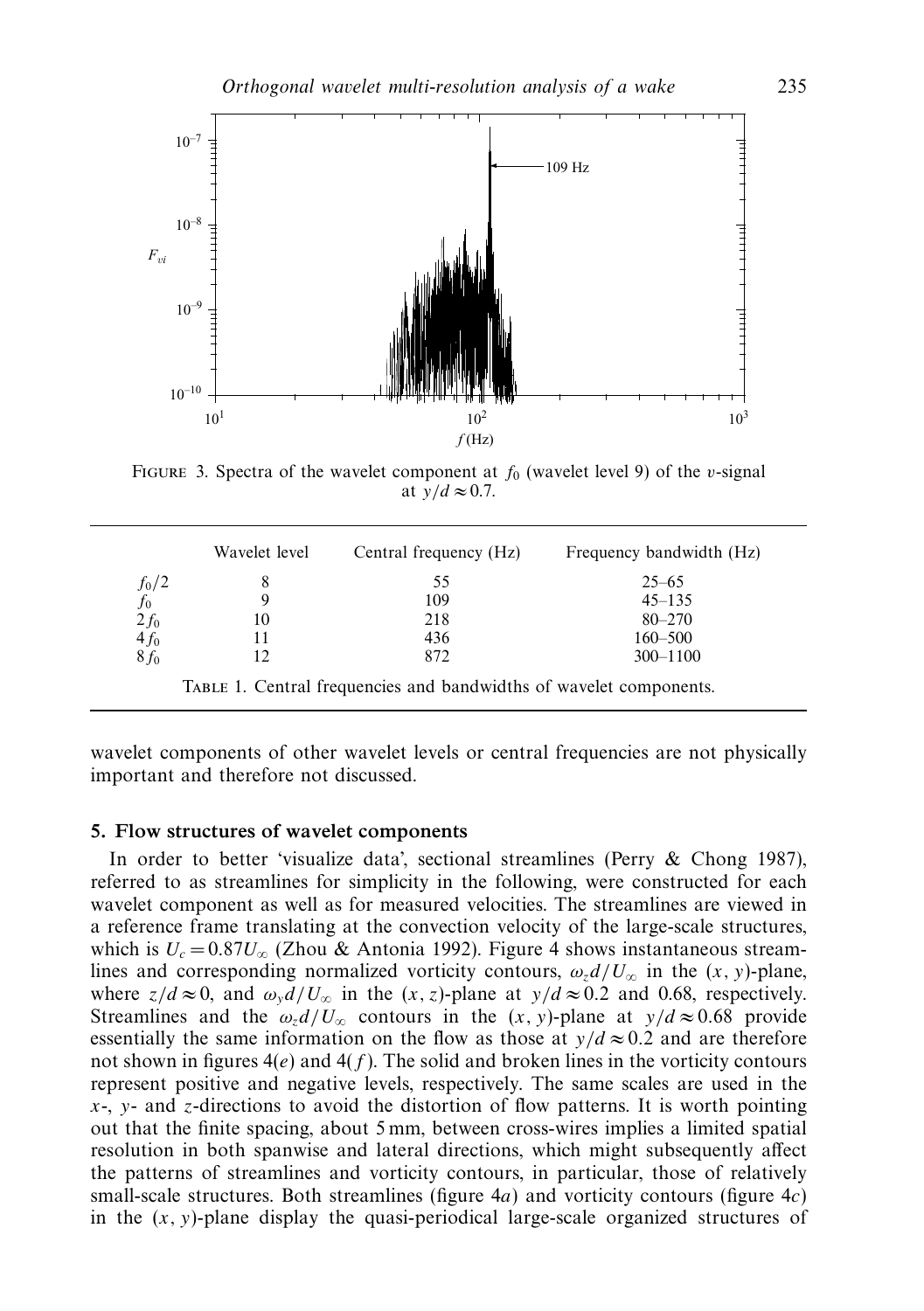

Figure 4. Measured instantaneous sectional streamlines: (*a*) in the (*x, y*)-plane; (*b*) in the  $(x, z)$ -plane of  $y/d = 0.2$ . Vorticity contours: (*c*)  $\omega_z d/U_\infty$  in the  $(x, y)$ -plane (max: 2.4, min: −2.8, increment: 0.4); (*d*) *ωy d/U*<sup>∞</sup> in the (*x,z*)-plane of *y/d* = 0*.*2 (max: 2.4, min: −2.8, increment: 0.4). In the  $(x, z)$ -plane of  $y/d = 0.68$ : (*e*) streamlines; (*f*)  $\omega_y d/U_\infty$  (max: 2.8, min:  $-2.4$ , increment: 0.4). The contour levels of  $|\omega_z|d/U_\infty \le 0.4$  and  $|\omega_y|d/U_\infty \le 0.4$  have been removed.

negative vorticity since most of the cross-wires in the (*x, y*)-plane were placed above the centreline. Organized structures are discernible in the  $(x, z)$ -plane. However, it would be difficult to study the behaviours of the structures other than the large-scale ones in either plane.

Figures 5–8 present streamlines and vorticity contours in both planes calculated from the wavelet components of velocity at the central frequencies of  $f_0$ ,  $2f_0$ ,  $4f_0$ and 8 $f_0$ . Different components are identified by their central frequencies, given as a subscript. For example,  $(\omega_z)_{f_0}$ ,  $(\omega_z)_{2f_0}$ ,  $(\omega_z)_{4f_0}$  and  $(\omega_z)_{8f_0}$  denote the wavelet components of spanwise vorticity for the central frequencies  $f_0$ ,  $2f_0$ ,  $4f_0$  and  $8f_0$ , respectively. The convection velocity of  $U_c = 0.87 U_{\infty}$  for large-scale coherent structures (Zhou & Antonia 1992) was used for the reference frame speed to calculate the streamlines for the wavelet components of  $f_0$  and  $2f_0$  and the local mean velocity was used for the other components of higher central frequencies. The flow structure may be characterized by means of critical points, i.e. foci, saddle points and nodes. The points play an important role in the fluid dynamics of a turbulent flow (e.g. Perry & Chong 1987; Zhou & Antonia 1994*a*). In general, the foci of the streamlines coincide with the local vorticity peaks and the saddle points occur between large-scale spanwise vorticity concentrations, suggesting that information on the flow structure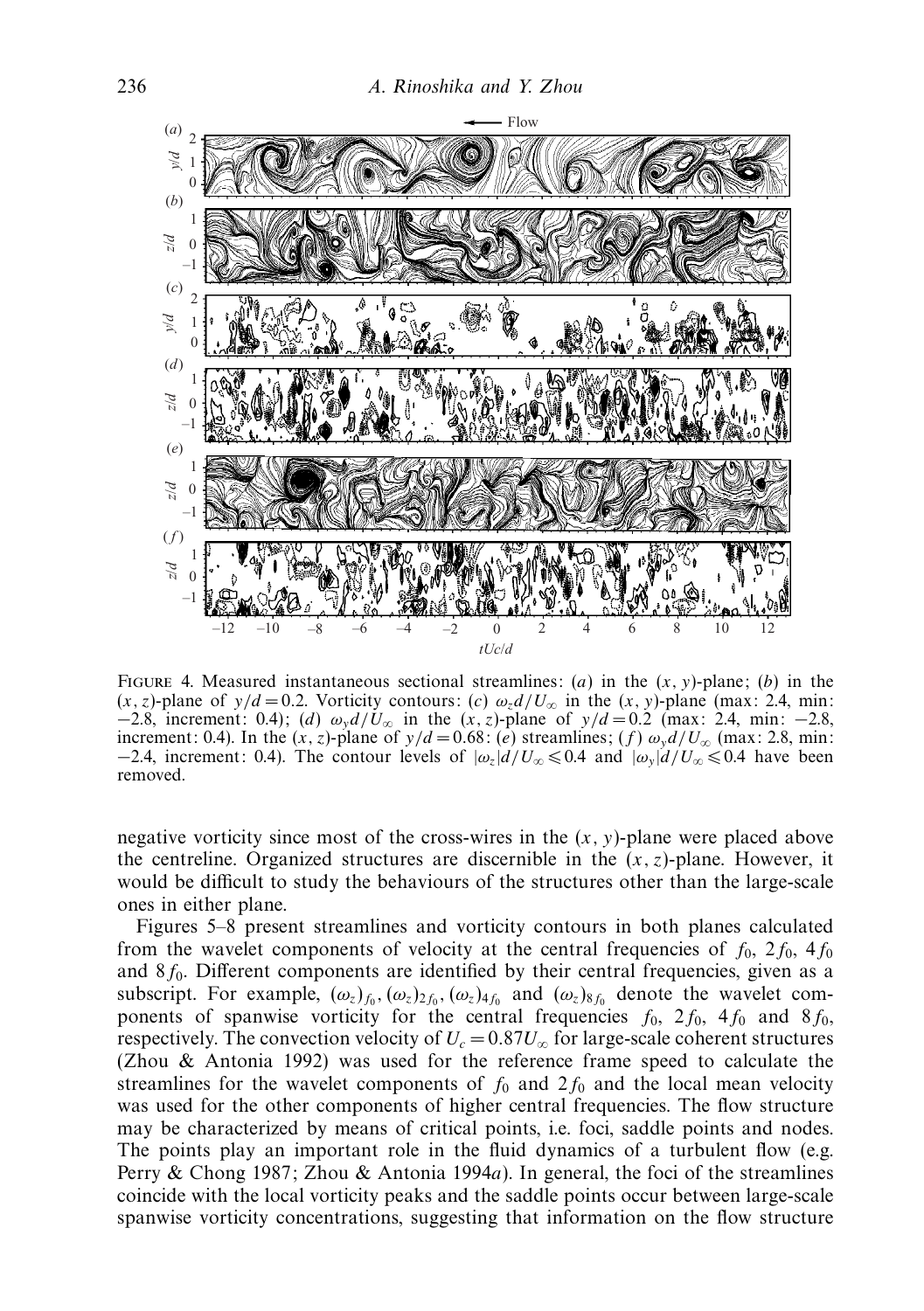

FIGURE 5. Instantaneous sectional streamlines of the wavelet component at  $f_0$ : (*a*) in the  $(x, y)$ -plane; (*b*) in the  $(x, z)$ -plane of  $y/d = 0.2$ . Vorticity contours: (*c*)  $(\omega_z) f_0 d/U_\infty$  in the  $(x, y)$ -plane (max: 0.45, min: -0.65, Increment: 0.1); (*d*)  $(\omega_y)_{f_0} d/U_{\infty}$  in the  $(x, z)$ -plane of *y/d* = 0*.*2 (max: 0.35, min: −0.35, increment: 0.1). In the (*x,z*)-plane of *y/d* = 0*.*68:  $(e)$  streamlines;  $(f)$   $(\omega_y)_{f_0} d/U_{\infty}$  (max: 0.35, min: −0.35, increment: 0.1). The contour levels of  $|(\omega_z)_{f_0}|d/U_{\infty} \leq 0.05$  and  $|(\omega_y)_{f_0}|d/U_{\infty} \leq 0.05$  have been removed.

can be obtained by examining either streamlines or vorticity. The same comment is applicable for the measured streamlines or vorticity contours (figure 4).

Figure 5 shows streamlines and vorticty contours for the wavelet component at the central frequency  $f_0$ . The vortical structures shown in figures  $5(a)$  and  $5(c)$  have a good correspondence to those in figures  $4(a)$  and  $4(c)$ . The foci and saddle points, whose longitudinal locations are marked by  $F$  and  $S$  in figure 5 (also figures 6 and 7), respectively, coincide approximately with those in figure 4(*a*) associated with largescale structures. However, the structures in figure 5(*a*) appear better organized and exhibit a much stronger periodicity; their topological characteristics and maximum magnitude (0.65) of negative vorticity agree with the conditionally averaged data based on the detections of large-scale vortices (e.g. Zhou & Antonia 1994*a*). It will be seen in  $§6$  that the corresponding auto or two-point correlation is considerably larger than that of higher central frequencies, consistent with the characteristics of large-scale coherent structures (e.g. Hussain 1986; Robinson 1991). The results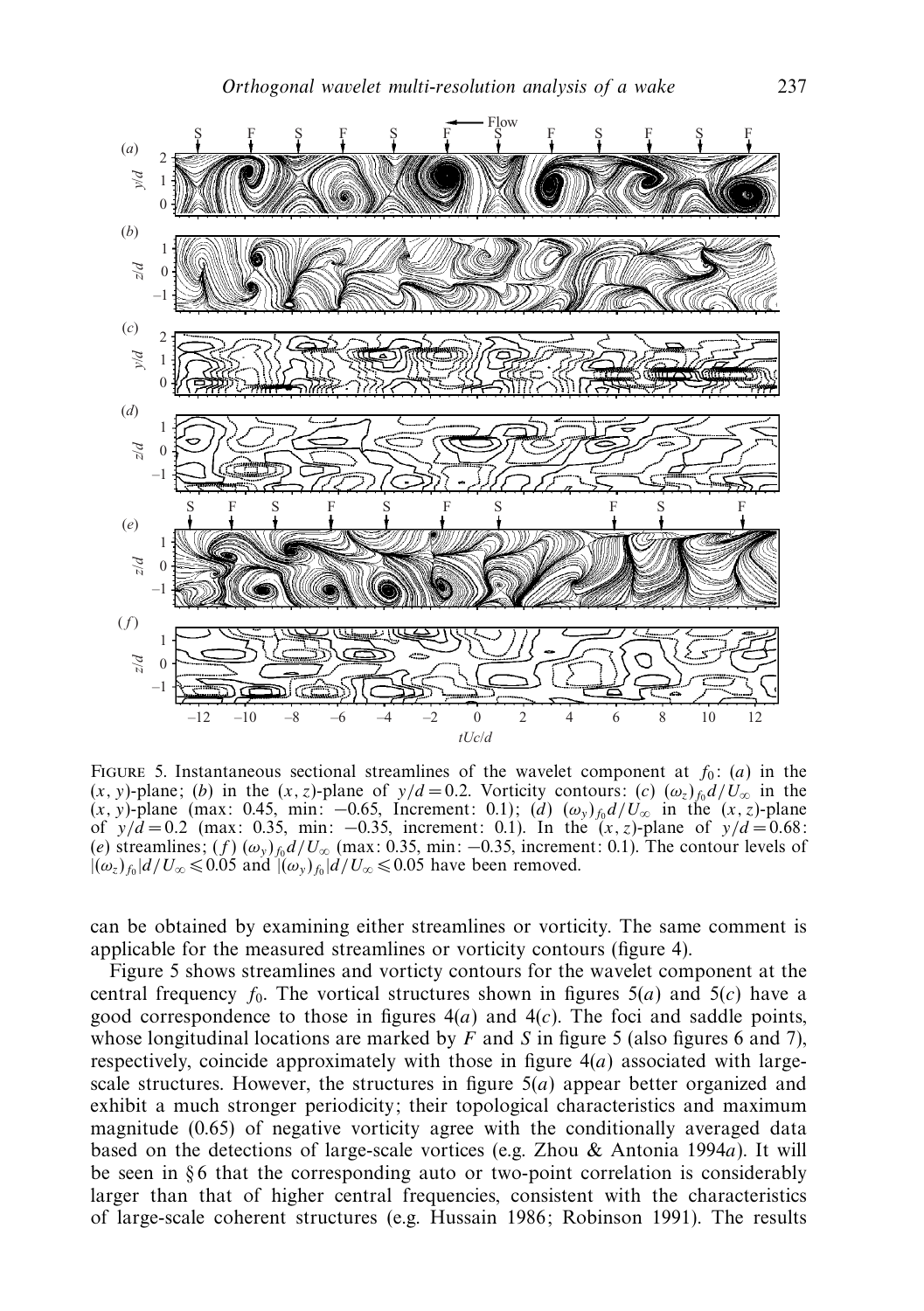

FIGURE 6. Instantaneous sectional streamlines of the wavelet component at  $2f_0$ : (*a*) in the  $(x, y)$ -plane; (*b*) in the  $(x, z)$ -plane of  $y/d = 0.2$ . Vorticity contours: (*c*)  $(\omega_z)_{z}$  *f*<sub>0</sub> $d/U_{\infty}$  in the  $(x, y)$ -plane (max: 1.0, min: -1.2, increment: 0.1); (*d*)  $(\omega_y)_{2f_0}d/U_\infty$  in the  $(x, z)$ -plane of *y/d* = 0.2 (max: 0.7, min: −0.6, increment: 0.1). In the (*x,z*)-plane of *y/d* = 0.68: (*e*) streamlines;  $(f)(\omega_y)_{2f_0}d/U_\infty$  (max: 0.7, min: −0.8, increment: 0.1). The contour levels of  $|(\omega_z)_{2f_0}|d/U_\infty \le 0.1$ and  $|(\omega_y)_{2f_0}|d/U_{\infty} \leq 0.1$  have been removed.

point unequivocally to the wavelet component of  $f_0$  corresponding well to large-scale coherent vortices, indicating the capacity of the present technique to extract largescale coherent structures from turbulent velocity data and providing a validation for this technique.

A number of other observations can be made from figure 5.

(i) The focus, in general, coincides with the local peak of negative  $(\omega_z)_{f_0} d/U_{\infty}$ , while the saddle point occurs at the minimum of  $(\omega_z)_{f_0} d/U_{\infty}$ .

(ii) The saddle point is mostly associated with the up–down concentrations of positive vorticity, e.g. at  $tU_c/d \approx -8$ , -4, 0.8 and 5.2 in figure 5(*c*). The positive vorticity concentration below the saddle point is apparently part of positive-sign vortices, which occur below the centreline, i.e.  $y/d < 0$ . On the other hand, the vorticity concentration above the saddle point probably results from interactions between two consecutive spanwise structures of negative sign; its positive sign is further consistent with the fact that the vorticity strength of a spanwise vortex is higher than that of the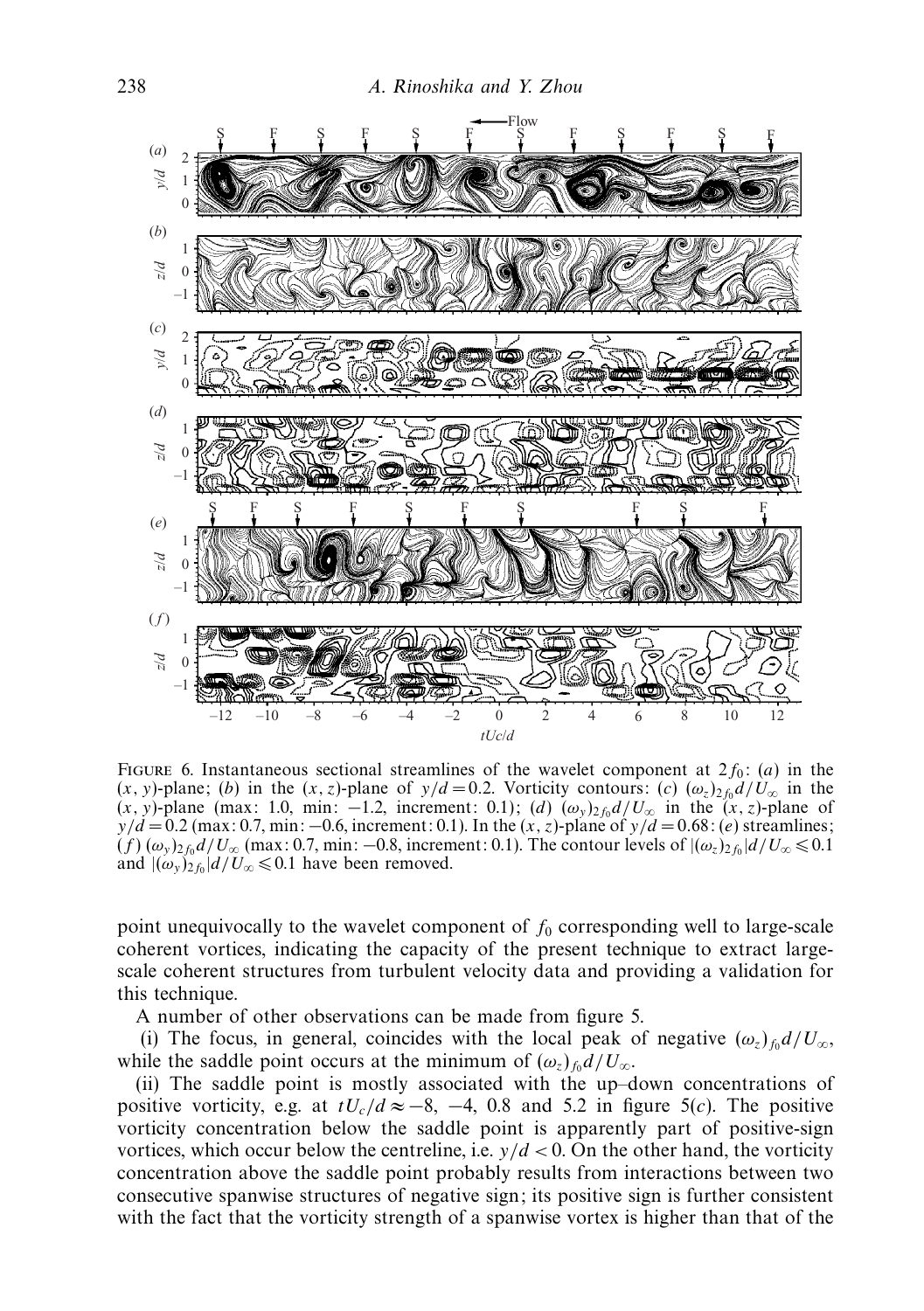

FIGURE 7. Instantaneous sectional streamlines of the wavelet component at  $4f_0$ : (*a*) in the  $(x, y)$ -plane; (*b*) in the  $(x, z)$ -plane of  $y/d = 0.2$ . Vorticity contours: (*c*)  $(\omega_z)_{4f_0}d/U_{\infty}$  in the  $(x, y)$ -plane (max: 0.9, min: -1.0, increment: 0.1); (*d*)  $(\omega_y)_{4f_0}d/U_\infty$  in the  $(x, z)$ -plane of *y/d* = 0.2 (max: 1.1, min: −1.0, increment: 0.1). In the (*x,z*)-plane of *y/d* = 0.68: (*e*) streamlines;  $(f)(\omega_y)_{4f_0}d/U_{\infty}$  (max: 1.1, min: −1.0, increment: 0.1). The contour levels of  $|(\omega_z)_{4f_0}|d/U_{\infty} \le 0.1$ and  $|(\omega_y)_{4f_0}|d/U_{\infty} \leq 0.1$  have been removed.

neighbouring downstream one because of a fast decay in the vortex strength as *x/d* increases (Zhou & Antonia 1993). This secondary structure of positive vorticity (or negative-sign vorticity if below the centreline) has not been observed from previous conditional data, e.g. Hussain & Hayakawa (1987) and Zhou & Antonia (1994*a*), probably as a result of positive and negative vorticity cancellation in conditional averaging, which is caused by lateral jittering in the location of saddle points. For instance, one saddle point at  $tU_c/d \approx 0.9$  occurs at  $y/d \approx 0.5$ , while another saddle point at  $tU_c/d \approx 9.5$  appears at  $y/d \approx 1$ . If the flow field is conditionally averaged based on saddle points, such as Zhou & Antonia (1994*a, b*) did, the positive spanwise vorticity concentration above the former will be at least partially cancelled by the negative spanwise vorticity around the latter.

(iii) The vorticity concentrations are evident in the  $(x, z)$ -plane and may correspond spatially to foci or saddle points in the  $(x, y)$ -plane. Previous work on turbulent near-wakes revealed two main types of vertical structure that contribute to the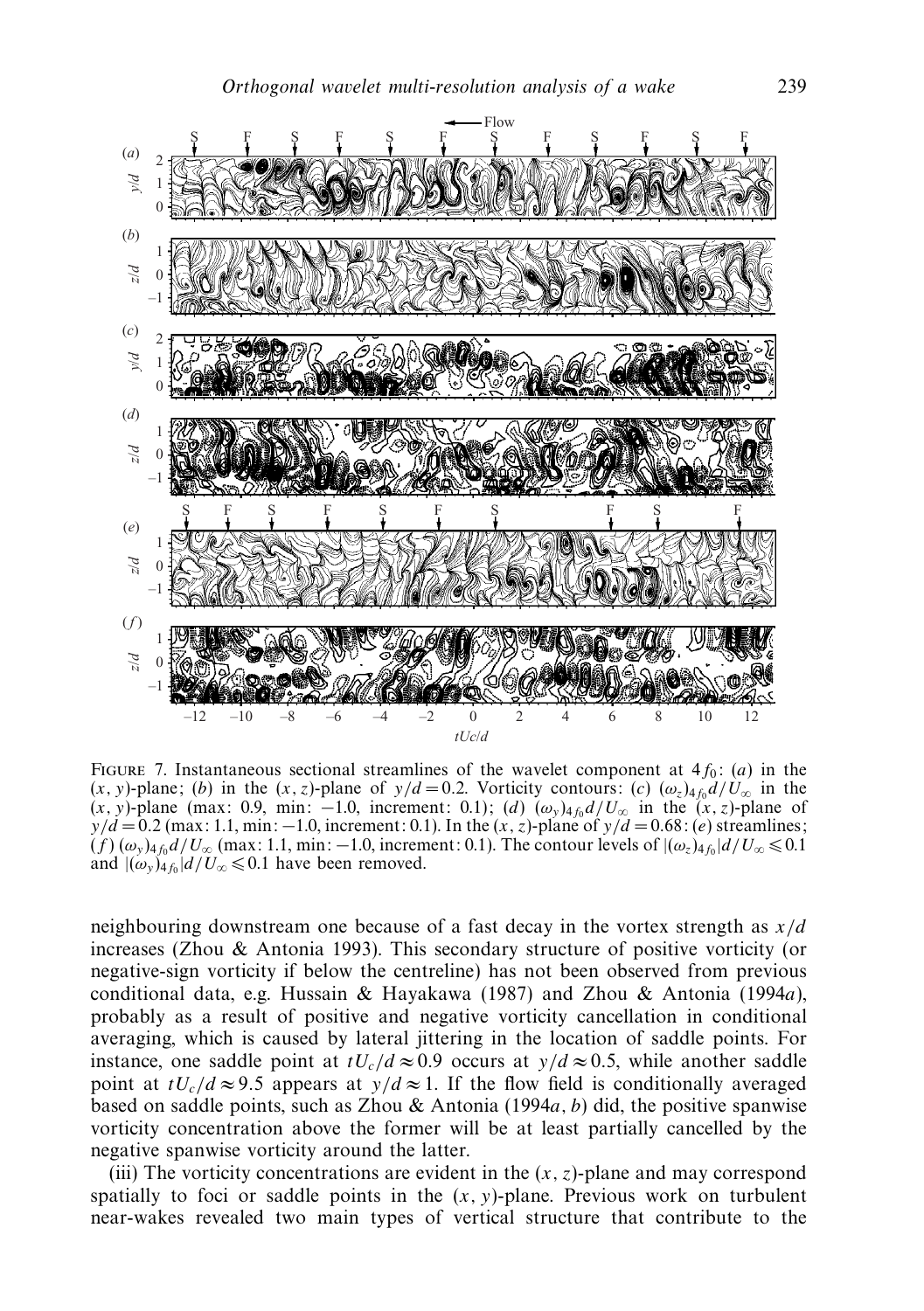

FIGURE 8. Vorticity contours of the wavelet component at  $8f_0$ : (*a*)  $(\omega_z)_{8f_0}d/U_{\infty}$  in the  $(x, y)$ -plane (max: 1.2, min: −1.1, increment: 0.1); (*b*)  $(\omega_y)_{8f_0}d/U_\infty$  in the  $(x, z)$ -plane of *y/d* = 0.2 (max: 1.7, min: −1.8, increment: 0.1); (*c*)  $(\omega_y)_{8f_0}d/U_\infty$  in the  $(x, z)$ -plane of  $y/d = 0.68$  (max: 1.1, min: −1.0, increment: 0.1). The contour levels of  $|(\omega_z)_{8f_0}|d/U_\infty \le 0.1$ and  $|(\omega_y)_{8f_0}|d/U_{\infty} \le 0.1$  have been removed.

three-dimensionality of flow. One is quasi-two-dimensional spanwise structure with predominantly spanwise vorticity. The other generally lies in the  $(x, y)$ -plane and has vorticity components in the *x* and *y* directions only. It has been suggested that the latter structures are in the form of ribs, which are inclined in the  $(x, y)$ -plane and either wrap around or connect cross-stream spanwise rib structures (e.g. Zhang et al. 2000). If ribs are indeed inclined in the (*x, y*)-plane, they should intersect the  $(x, z)$ -plane between successive spanwise structures. Although the presence of rib structures has been documented in the near wake (e.g. Hussain & Hayakawa 1987; Zhou & Antonia 1994*a*), many of their details are not clarified. Presumably, the concentrations of transverse vorticity corresponding to the foci in the  $(x, y)$ -plane originate from the three-dimensionality of spanwise structures. On the other hand, those corresponding to the saddle points are probably the signatures of rib structures. If so, a number of remarks can be made on rib structures. (i) The rib structure is appreciably smaller in size than the spanwise structure, but they are of the same order of magnitude. (ii) Hussain & Hayakawa (1987) proposed that the positive and negative rib structures occurred alternately in the spanwise direction and that the rib structures of opposite sign should occur alternately in the streamwise direction. Indeed, the rib structures tend to show alternate occurrence of opposite sign in the spanwise direction, e.g. at  $tU_c/d \approx -3.5$ , 5.3 and 9.5 in figure 5*d* and −8.5 and 1 in figure  $5(f)$ . In the streamwise direction, the vorticity concentrations of opposite sign in the  $(x, z)$ -plane do show alternate occurrence; for example, those structures occur at  $z/d ≈ 0.5$  in figure  $5(d)$  and at  $z/d = -1$  in figure  $5(f)$ . However, some of these structures correspond to foci in the  $(x, y)$ -plane and may not be classified as rib structures. It is not evident that the rib structures of opposite sign occur alternately in the streamwise direction. (iii) The spanwise spacing of rib structures is of the order of 1*d*, as illustrated at  $tU_c/d \approx -7, -3, 1, 5.5$  and 10.5 in the  $(x, z)$ -plane of  $y/d \approx 0.2$ (figures 5*b* and 5*c*). Previous work (Mansy, Yang & Williams 1994; Zhang et al. 1995; Williamson 1996*b*; Henderson 1997) at small Reynolds numbers has suggested that there are two modes of streamwise structures. Mode A is of relatively large scale with a spanwise wavelength of about 4*d*. Mode B has a significantly finer scale and a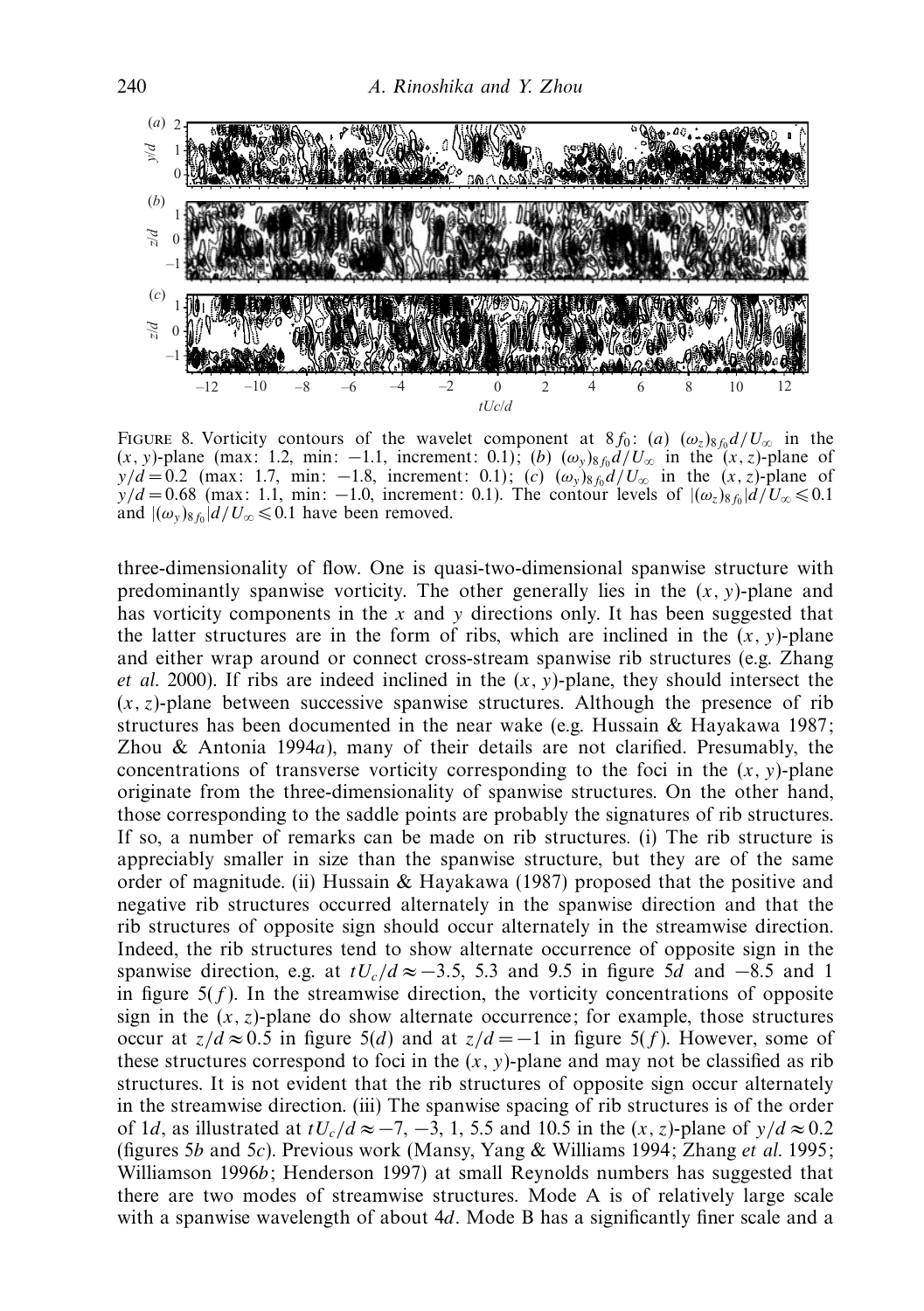spanwise wavelength of 1*d*. The latter was observed by Chyu & Rockwell (1996) using particle image velocimetry at  $Re = 10 \times 10^3$ . The present data tend to show a spanwise wavelength of 1*d* for rib structures, suggesting the occurrence of mode B structures. This is probably because the eight cross-wires aligned in the  $(x, z)$ -plane only covered a spanwise extent of about 3*d*, making it difficult to capture the characteristics of mode A structures.

(iv) The contours of lateral vorticity,  $(\omega_y)_{f_0} d/U_{\infty}$ , at  $y/d \approx 0.2$  (figure 5*d*) appear qualitatively the same as those at  $y/d \approx 0.68$  (figure 5*f*). However, streamlines in the  $(x, z)$ -plane (figures 5*b* and 5*e*) indicate that the lateral vortical structures occur more frequently at  $y/d \approx 0.68$  than at  $y/d \approx 0.2$ . As a matter of fact, those vortical structures in figure 5(*e*) display a quasi-periodicity for  $tU_c/d \approx -9 \sim 1$ , and furthermore tend to correspond to either foci or saddle points, suggesting that the three-dimensionality of spanwise vortices and quasi-longitudinal rib structures are probably responsible for these transverse structures. The observation is reasonable since spanwise vortices occur most probably at  $y/d \approx 0.7$  (Hussain & Hayakawa 1987). On the other hand, the rib structures occur near the saddle point, which is, in general, further away from the centreline, compared with the spanwise vortex centre (Zhou & Antonia 1994*a*), that is, the rib structure could be closer to  $y/d \approx 0.68$  than  $y/d \approx 0.2$ . Note that the transverse structures may be absent, e.g. at  $tU_c/d \approx 2 \sim 12$ .

(v) The maximum magnitude of vorticity in the  $(x, z)$ -plane is 0.35 (negative), approximately half of the  $0.65$  in the  $(x, y)$ -plane. The spanwise structures are the primary structures in the near wake and those in the  $(x, z)$ -plane are the secondary structures, which largely result from the three-dimensionality of the spanwise structures or rib structures. Therefore, large-scale vorticity associated with these relatively large-scale structures is stronger in the  $(x, y)$ -plane than in the  $(x, z)$ -plane. However, the maximum magnitude of vorticity, approximated from the measured velocity, in the  $(x, z)$ -plane (figure 4*d*) is 2.8, about the same as that in the  $(x, y)$ -plane (figure 4*c*). It will be seen from components at the central frequency  $\geq 4f_0$  that relatively small-scale vorticity in the  $(x, z)$ -plane has a higher concentration than that in the  $(x, y)$ -plane. This will be discussed later in more details.

As the central frequency increases to  $2f_0$ , the spanwise vortical structures in the  $(x, y)$ -plane (figure 6*a*) mostly correspond in location to either foci or saddle points, marked by 'F' and 'S', respectively, which are associated with large-scale spanwise structures and identified from the streamlines of the wavelet component at  $f_0$ . Those corresponding to 'S', for example, at  $tU_c/d \approx -12$ , -3.8 and -7.6 tend to occur above the saddle points, internally consistent with the secondary spanwise structures observed from the contours of  $(\omega_z)_{f_0} d/U_{\infty}$  (figure 5*c*). Streamlines (figure 6*b*) in the  $(x, z)$ -plane show a different flow structure from that (figure 6*a*) in the  $(x, y)$ -plane. The vorticity strength in both planes almost doubles that at the central frequency of  $f_0$ . Nonetheless, this strength is still significantly weaker in the  $(x, z)$ -plane than in the (*x*, *y*)-plane, the maximum contour level of  $(\omega_y)_{2f_0} d/U_\infty$  (figure 6*d*) being 0.7, significantly smaller than that the 1.2 of  $(\omega_z)_{2f_0} d/U_{\infty}$ . The difference suggests that the structures in the  $(x, y)$ -plane are connected to primary or secondary spanwise structures, while those in the  $(x, z)$ -plane result from the three-dimensionality of primary spanwise structures and rib structures. Furthermore, the vorticity concentrations of opposite sign tend to occur alternately in the longitudinal direction, irrespective of the  $(x, y)$  or  $(x, z)$ -plane. The alternate occurrence of opposite-sign vorticity concentrations, mostly associated with the saddle points, is also observed in the spanwise direction, for example, at  $tU_c/d \approx -7.5$ , 5 and 9.6 in figure 6(*d*) ( $y/d \approx 0.2$ ) and at  $tU_c/d \approx -8.8$  and  $-4$  in figure 6(*f*) ( $y/d \approx 0.68$ ). The spanwise spacing between these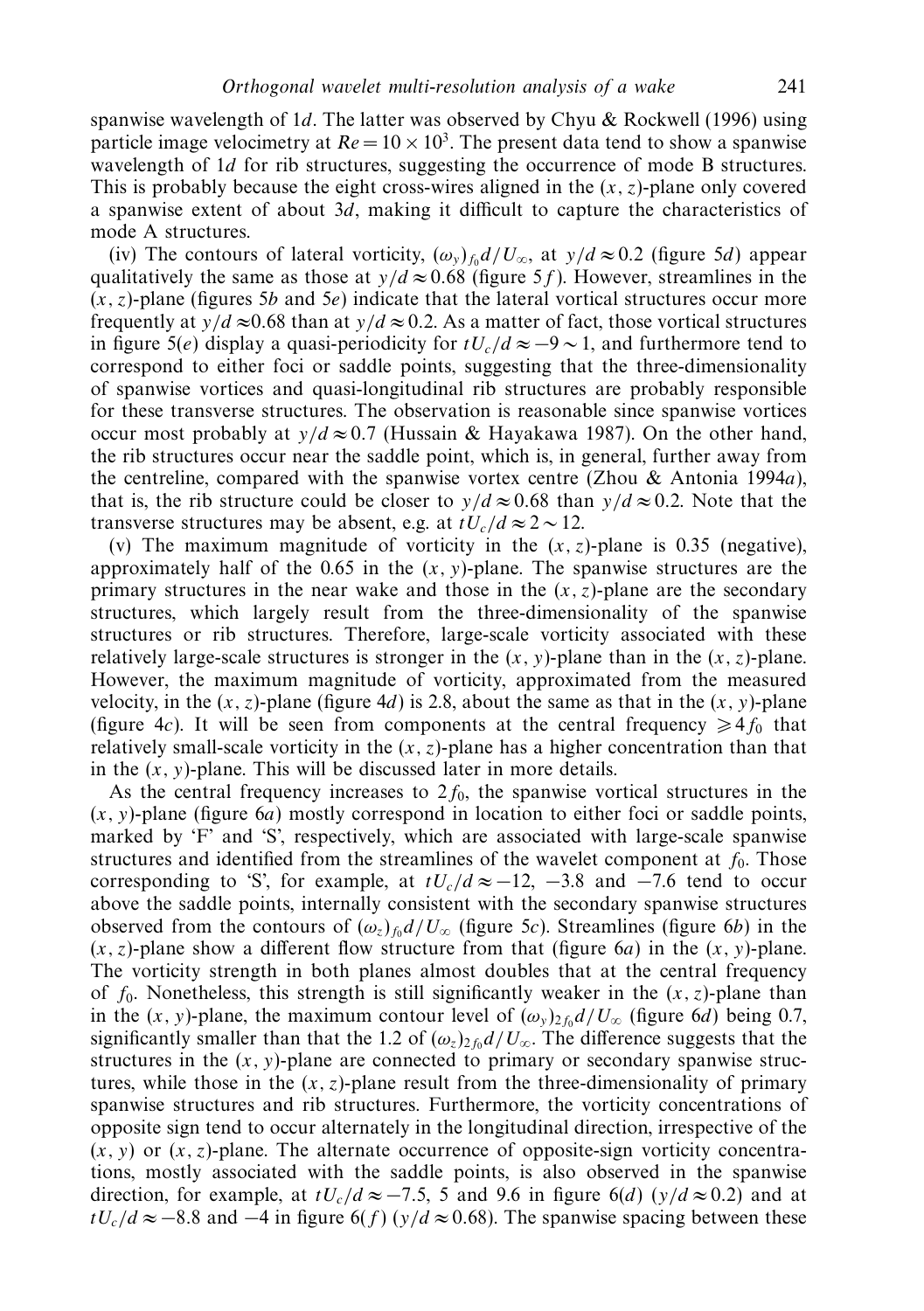concentrations is of the order of 1*d*. The observation is again linked to the behaviour of the rib structures.

Once the central frequency reaches  $4f_0$ , the structures of smaller scale appear all over the flow. The streamlines (figures 7*a*, 7*b* and 7*e*) show turbulent structures, not so distinct albeit discernible, between the two planes as the wavelets components of  $f_0$  (figure 5) and  $2f_0$  (figure 6). The vorticity concentrations (figures 7*c* and 7*d*) tend to be arranged alternately in sign along the flow direction in both planes. However, there does not seem to be any correlation between vorticity concentrations and the location of foci or saddle points. Furthermore, the transverse vorticity concentrations (figures 7*d* and 7*f*) in the  $(x, z)$ -plane appear stretched in the spanwise direction, showing a very different pattern from those at the central frequencies of  $f_0$  and  $2f_0$ . The maximum strength of spanwise vorticity (figure 7*c*) in the (*x, y*)-plane decreases slightly for both signs, down from 1.2 at  $2f_0$  to 1.0 at  $4f_0$  for negative sign, but the maximum transverse vorticity (figure  $7c$ ) in the  $(x, z)$ -plane increases from 0.7 at  $2f_0$  (figure 6*d*) to about 1.1 at  $4f_0$ . The observation conforms to the conception that the spanwise structures are largely associated with large-scale vorticity, while the transverse structures are dominated by relatively small-scale vorticity. Subsequently, the vorticity strength in the  $(x, z)$ -plane now exceeds that in the  $(x, y)$ -plane. In summary, for the wavelet components of  $4f_0$  and probably higher central frequencies it seems difficult to distinguish the turbulent structures in either plane associated with the large-scale spanwise structures from those associated with the rib structures. Perhaps, the turbulent structures are not so well 'organized' any more and predominantly incoherent.

At the central frequency of  $8f_0$ , vorticity concentrations (figure 8) appear in strips, running spanwise, irrespective of the  $(x, y)$ - or  $(x, z)$ -plane. (Streamlines were not constructed for the wavelet components of central frequencies higher than  $4f_0$ .) Again, their occurrence in the  $(x, y)$ - and  $(x, z)$ -plane seems totally decoupled from the existence of foci or saddle points. The vorticity strength in the  $(x, y)$ -plane is almost unchanged, compared with that of  $4f_0$ , for negative sign, but increases appreciably for the positive sign, from  $(\omega_z)_{4f_0}d/U_\infty = 0.9$  to  $(\omega_z)_{8f_0}d/U_\infty = 1.2$ . The result is internally consistent with earlier observation (figure 5*c*) that the negativesign vorticity is associated with large-scale spanwise structures, and the positive-sign vorticity occurs mostly in the saddle region and is associated with relatively smallscale structures. Meanwhile, the increase in the vorticity strength in the  $(x, z)$ -plane, compared with that of  $4f_0$ , is particularly evident (figures 8*b* and 8*c*), up to 50%, resulting in a maximum  $(\omega_y)_{8f_0}d/U_\infty$  50% larger than that of  $(\omega_z)_{8f_0}d/U_\infty$ .

#### *6. Scales of wavelet components*

#### 6.1. Lateral scales

To estimate the lateral extent of the turbulent structures of different scales, the correlation coefficient of the wavelet component,  $R_{\alpha\alpha i}$ , of the *i*th component in the (*x, y*)-plane is defined as

$$
R_{\alpha\alpha i} = \frac{\overline{\alpha_{i0}\alpha_i}}{(\overline{\alpha_{i0}^2}\,\overline{\alpha_i^2})^{1/2}}.
$$
\n(13)

In (13),  $\alpha$  may represent *u* or *v*, the subscripts *i*0 and *i* denote the reference signal, obtained from a cross-wire in the  $(x, y)$ -plane at  $y/d \approx 0.7$ , and a signal from another cross-wire in the same plane, respectively.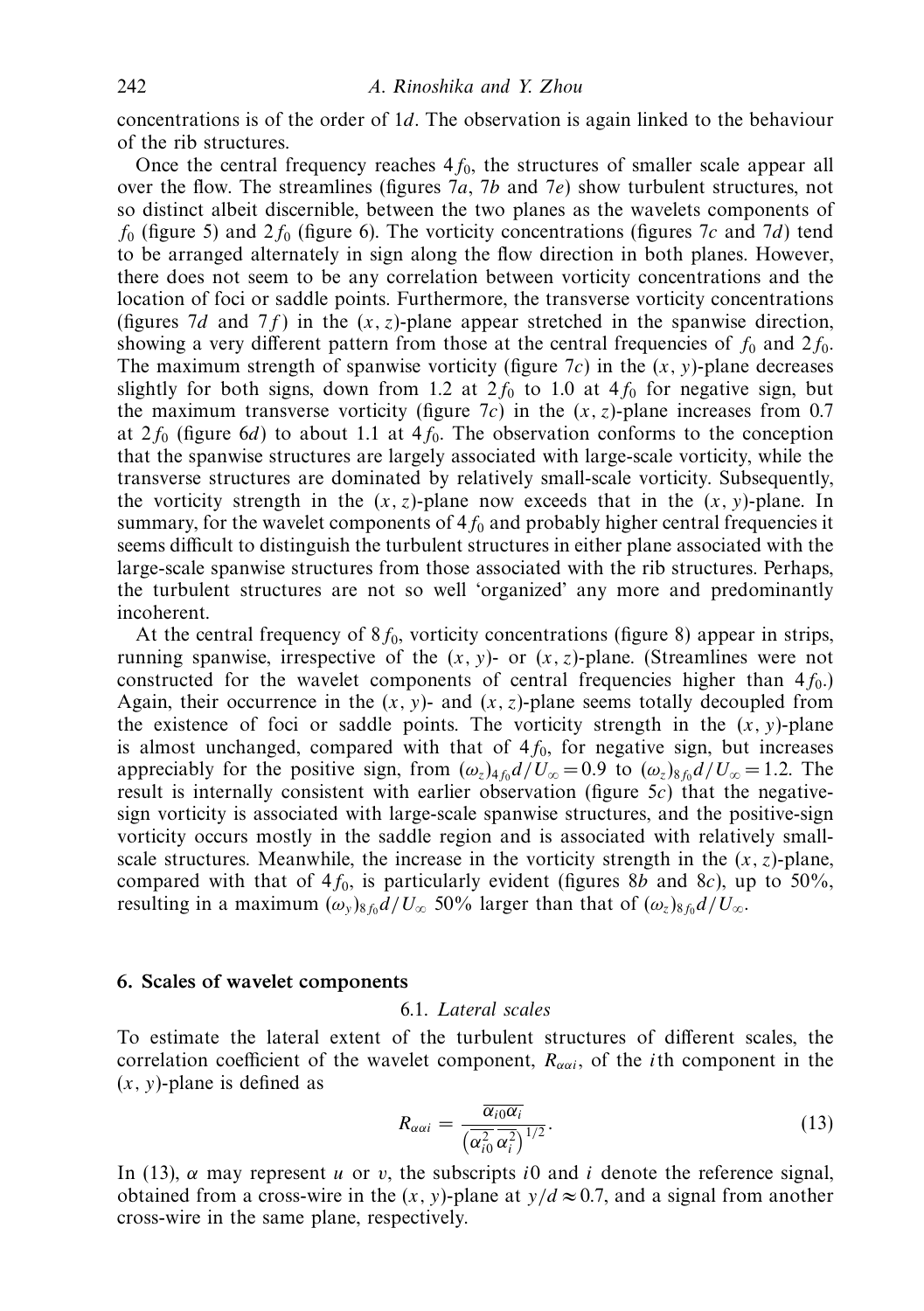

Figure 9. Lateral two-point velocity correlation coefficients of the wavelet components at various central frequencies (the reference *u* is at  $y/d \approx 0.7$ ).

Figure 9 presents the lateral variation of *Ruui* for different central frequencies. *Ruui* is unity at  $y/d \approx 0.7$  and decreases as  $u_i$  moves away from the reference signal. As the central frequency increases, *Ruui* reduces since the higher central frequency corresponds to the smaller scales of structures. The decrease from  $f_0$  to  $2f_0$  is small, suggesting that the scale of turbulent structures is comparable between the two central frequencies. However,  $R_{uui}$  experiences a sharp fall from  $2f_0$  to  $4f_0$ . For example,  $R_{uui}$ at  $y/d \approx 1.2$  (about 0.4*d* away from the reference signal) drops from about 0.5 to 0.1, and further slides to almost zero at  $8f_0$ . It may be concluded that the flow structures corresponding to the wavelet components of  $f_0$  and  $2f_0$  are characterized by a lateral scale significantly larger than those of higher central frequencies, and those at and beyond  $8f_0$  could be considered to be incoherent.

#### 6.2. Spanwise scales

The spanwise scale of wavelet components may be examined using two-point *u*correlation in the spanwise direction. The correlation coefficient of the wavelet component between  $u_i$  from cross-wires in the  $(x, z)$ -plane and  $u_{z0i}$  from the cross-wire in the  $(x, y)$ -plane, which is closest to the  $(x, z)$ -plane, may be defined as

$$
R_{u_0ui} = \frac{\overline{u_{z0i}u_i}}{(\overline{u_{z0i}^2}\,\overline{u_i^2})^{1/2}}.\tag{14}
$$

This coefficient provides a measure of the two-dimensionality of wavelet components. Figure 10 shows the spanwise variation of  $R_{u_{\text{out}}}$  in the  $(x, z)$ -plane at  $y/d \approx 0.68$ . The correlation coefficient is unity at  $z/d = 0$ , i.e. in the  $(x, y)$ -plane, and diminishes as  $z/d$  increases in magnitude. Evidently,  $R_{u_0 u i}$  decreases as the central frequency increases since the larger-scale structures are expected to be more 'two-dimensional' than those smaller-scale structures. In similarity to the lateral scales of wavelet components (figure 9), the correlation coefficient corresponding to  $f_0$  or  $2 f_0$  is considerably larger than that of higher central frequencies, implying that the corresponding structures are much more two-dimensional, as expected. As observed earlier, the wavelet component of  $f_0$  corresponds well to the large-scale spanwise structures, which are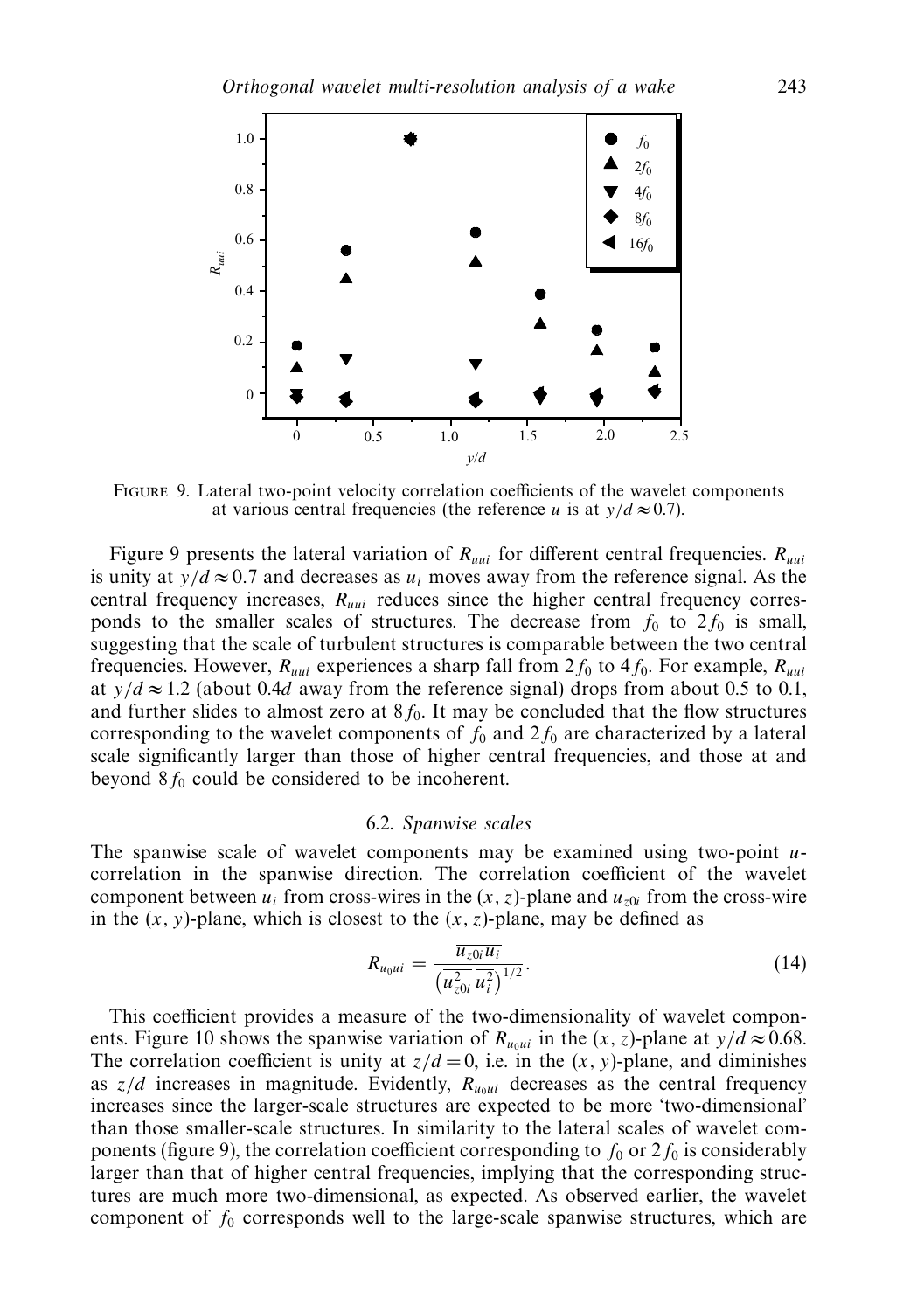

FIGURE 10. Spanwise variation of the two point velocity correlation coefficient,  $R_{u_0 u i} = \overline{u_{z0i} u_i}$  $(u_{z0i}^2 u_i^2)^{1/2}$ , of the wavelet components in the  $(x, z)$ -plane of  $y/d = 0.68$  at various central frequencies (the reference  $u$  is in the  $(x, y)$ -plane. The symbols are as in figure 9.

shed from the cylinder in 'rolls'. The structures as represented by the wavelet component of 2*f*<sup>0</sup> possibly result from vigorous interactions between the large-scale spanwise structures and may thus inherit two-dimensionality from those of  $f_0$ . It is worth commenting that for the same  $z/d$ ,  $R_{u_0ui}$  at  $y/d \approx 0.68$  is appreciably larger than that at *y/d*  $\approx$  0.2 (not shown here), apparently because *y/d*  $\approx$  0.68 is the most probable lateral location of vortices.

#### 6.3. Longitudinal scales

The longitudinal scales of wavelet components may be indicated by the wavelet multi-resolution auto-correlation coefficient (Li 1998), namely

$$
R_{\alpha i}(\tau) = \frac{\lim_{T \to \infty} \frac{1}{T} \int_{-T/2}^{T/2} \alpha_i(t) \alpha_i(t + \tau) dt}{\lim_{T \to \infty} \frac{1}{T} \int_{-T/2}^{T/2} \alpha_i^2(t) dt}.
$$
 (15)

As expected,  $R_{ui}$  (figure 11) at  $\tau U_c/d = 0$  drops faster for a higher central frequency. This is particularly evident when the central frequency is above  $2f_0$ . As a matter of fact,  $R_{ui}$  at  $f_0$  and  $2f_0$  displays a quasi-periodical wave as  $\tau U_c/d$  increases, suggesting a link between the wavelet components of  $f_0$  and  $2f_0$  and the quasi-periodical largescale spanwise structures in this flow.  $R_{ui}$  at  $4f_0$  also shows oscillation, which decays quickly. For a central frequency higher than  $4f_0$ ,  $R_{ui}$  approaches essentially zero at  $\tau U_c/d \approx 1$  or much sooner.

In summary, the two-point correlation and auto-correlation coefficients all point to the wavelet components of  $f_0$  and  $2f_0$  being characterized by the turbulent structures of scales distinctly larger than those of higher central frequencies, indicating the predominance of large-scale spanwise coherent structures and perhaps also including intermediate-scale coherent structures such as the longitudinal rib-like structures. While the wavelet component of  $4f_0$  retains a relatively week coherence, those of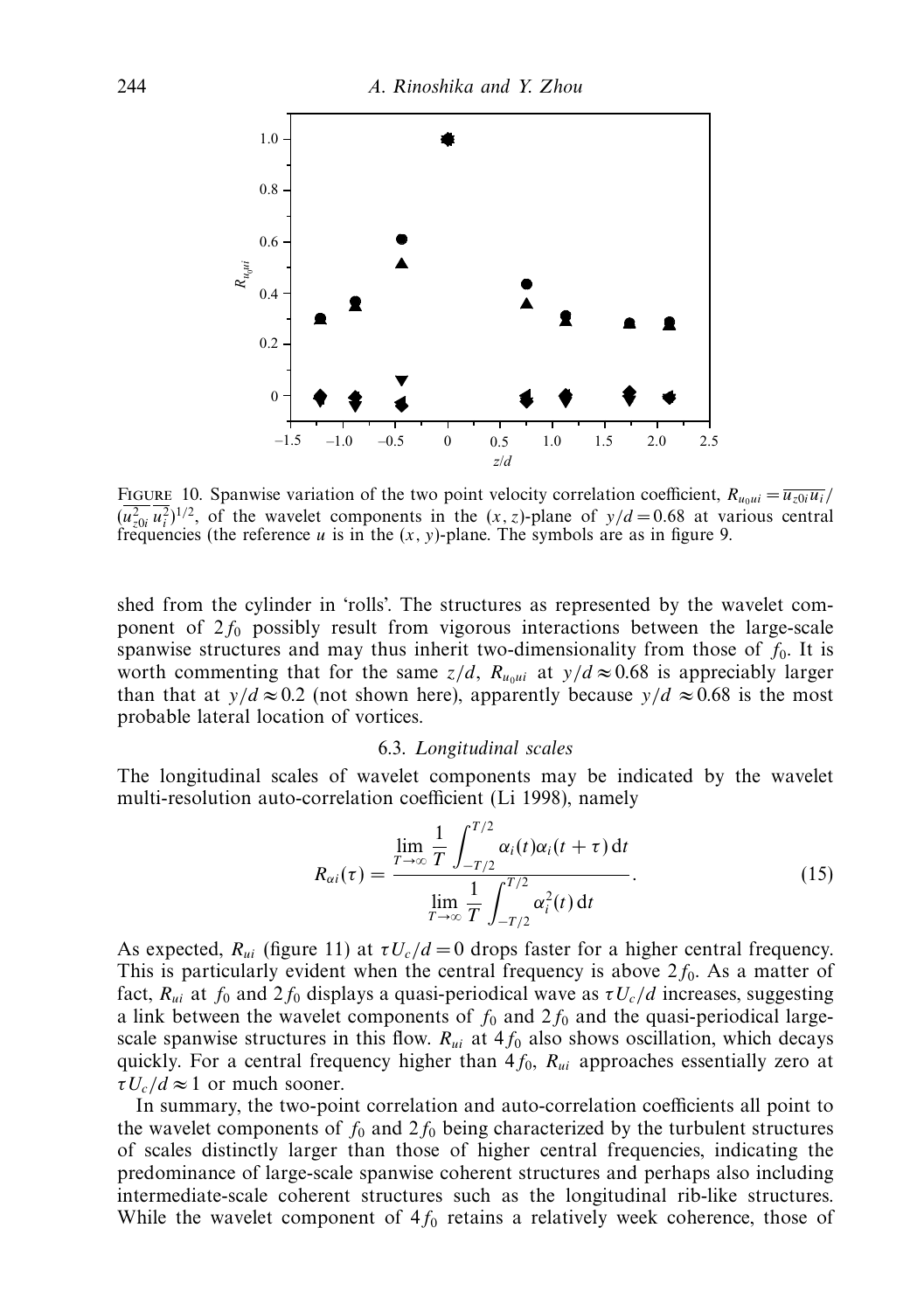

FIGURE 11. Auto-correlation coefficients of the measured velocity signals at  $y/d \approx 0.7$  and their wavelet components at various central frequencies.

higher central frequencies do not show coherence, exhibiting the characteristics of incoherent structures.

## *7. Probability density function of wavelet components*

Figure 12 presents the probability density functions,  $P$ , of wavelet components  $v_i$ along with the measured *v* signal at  $y/d \approx 0.7$  in the  $(x, y)$ -plane. For the *v* signal, *P* (figure 12*a*) displays considerable spread, ranging from  $-2.5$  to 2.5 m s<sup>-1</sup>, and asymmetrical with respect to  $v = 0$ , showing a noticeable departure from the Gaussian distribution. In the case of wavelet components, however, *P* is significantly less asymmetrical with respect to  $v = 0$ , irrespective of central frequencies, and appears more like a Gaussian distribution. *P* at  $f_0$  (figure 12*b*) and  $2f_0$  (figure 12*c*) spreads more on both sides, implying a larger fluctuating lateral velocity. The spread shrinks for increasing central frequencies, indicating a reducing fluctuation within a wavelet component. Correspondingly, the peak of *P* increases as the central frequency increases.

## *8. Conclusions*

The wavelet multi-resolution technique, based on an orthogonal wavelet transform, has been applied to analysing experimental velocity data obtained simultaneously in two orthogonal planes in the turbulent near wake of a circular cylinder. Using this technique, the turbulent flow is decomposed into a number of wavelet components based on their central frequencies. The wavelet component at a central frequency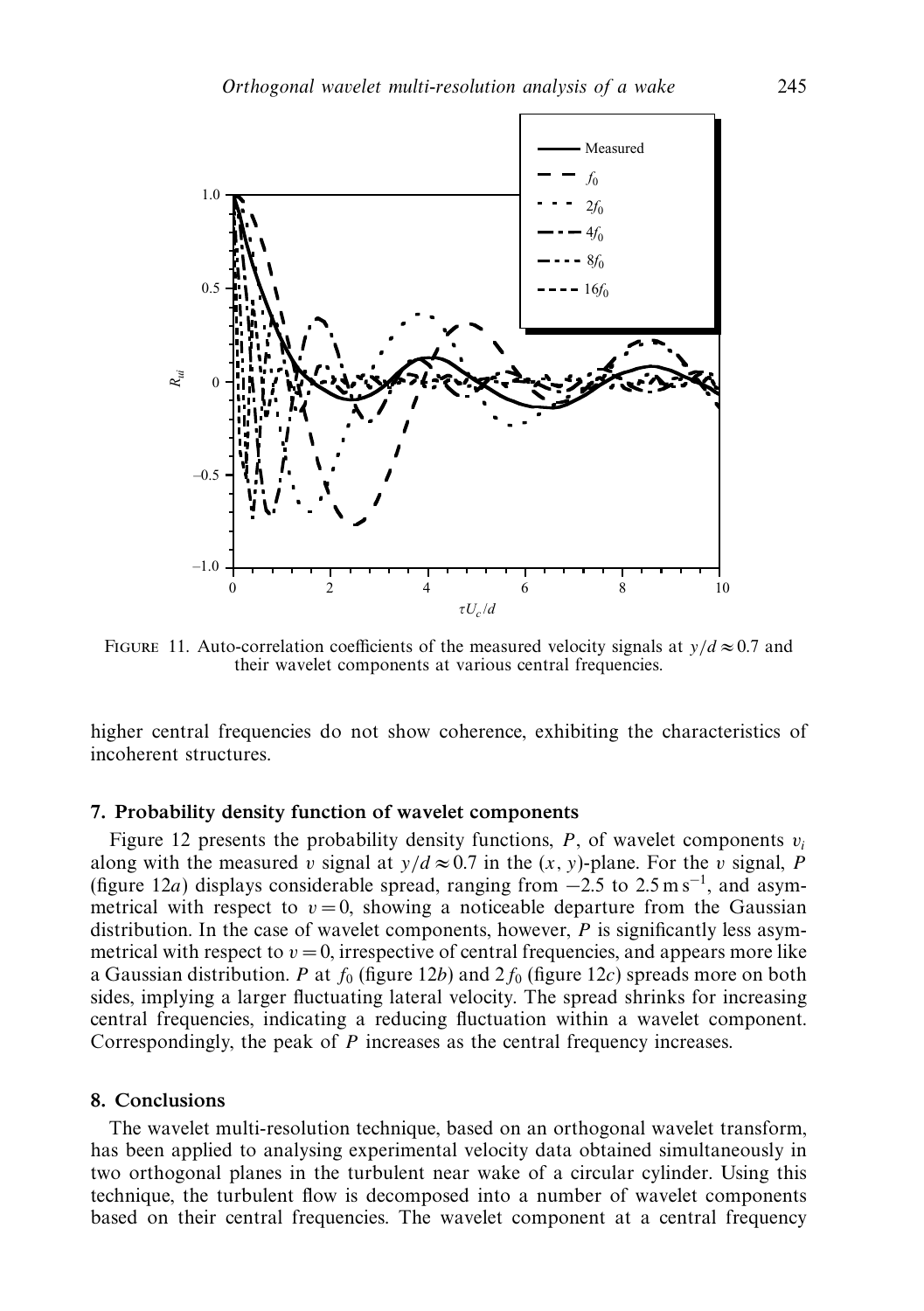

Figure 12. Probability density functions of the measured and the wavelet components at various central frequencies at  $y/d = 0.7$ . (*a*) Measured; (*b*)  $f_0$ ; (*c*)  $2f_0$ ; (*d*)  $4f_0$ ; (*e*)  $8f_0$ ; (*f*)  $16f_0$ .

identical to the dominant vortex frequency exhibits the characteristics of the Kármán vortices, indicating the capacity of the present technique to extract large-scale coherent structures.

The spanwise vorticity contours of the wavelet component at  $f_0$  display a secondary spanwise structure above the saddle point, whose vorticity is opposite-signed to that of the spanwise structures. This structure is observed for the first time and probably results from the strong interactions between the consecutive spanwise structures of the same sign. Its occurrence and vorticity sign is consistent with the streamwise decay in the vorticity strength of the spanwise structures.

The correspondence between the central frequencies and spatial scales of the wavelet components is examined based on the two-point velocity correlation along the *y*- and *z*-directions and the auto-correlation coefficient (the *x*-direction). The *u*or *v*-correlation coefficient for the wavelet components of  $f_0$  and  $2f_0$  is large over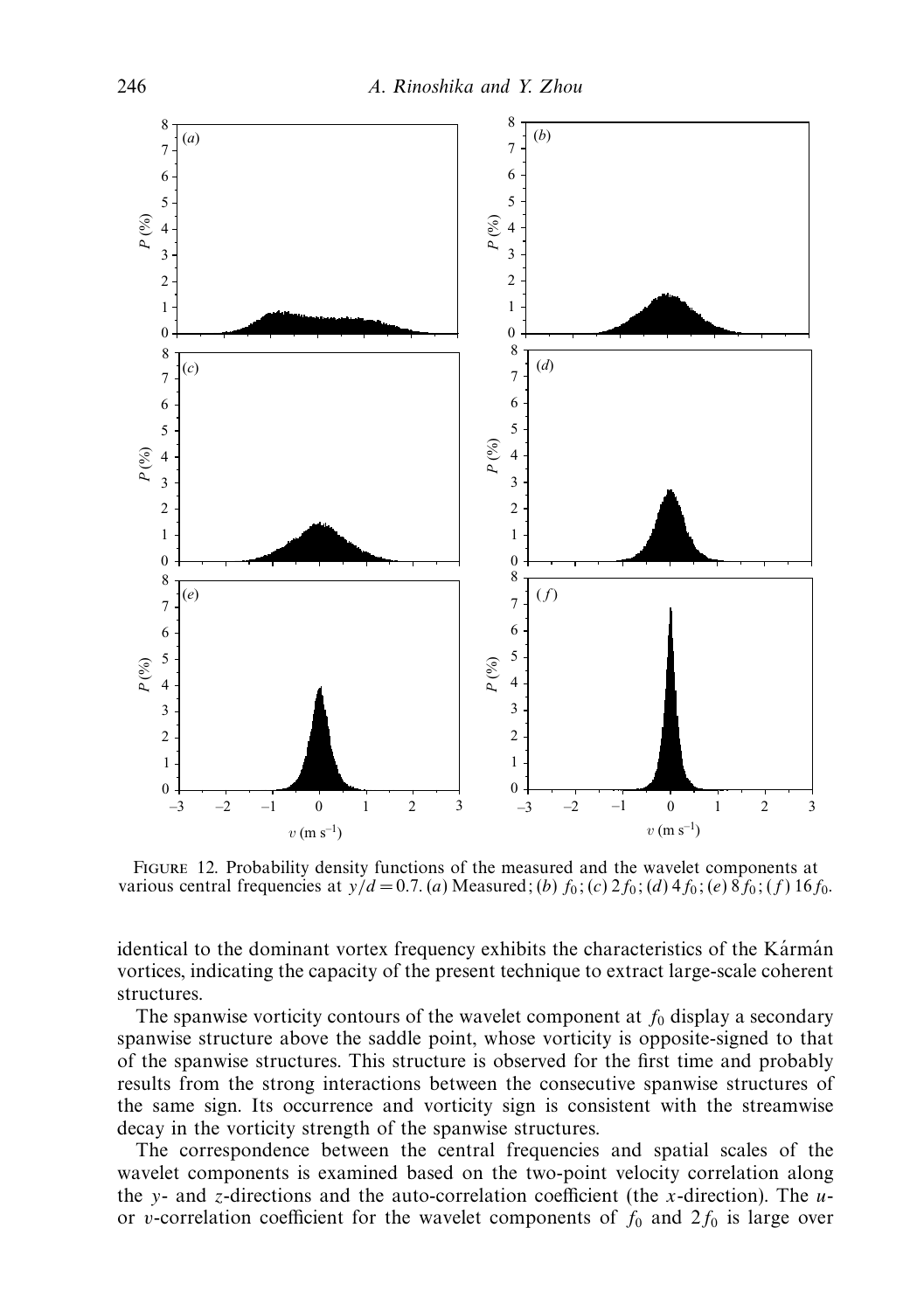a significant distance in both *x*- and *y*-directions, demonstrating the feature of large scales. Furthermore, the *u*-correlation coefficient of the wavelet component at  $f_0$  or 2*f*<sup>0</sup> exceeds 0.5 over about 1*d* in the spanwise direction, displaying appreciable twodimensionality. The results point to the two wavelet components being connected to the spanwise structures of large scales and perhaps intermediate scales. The wavelet components of 4*f*<sup>0</sup> display much smaller correlation, though still appreciable, in the *x*or *y*-direction than those of  $f_0$  or  $2f_0$ , and the corresponding spanwise *u*-correlation coefficient quickly drops to zero, indicating highly three-dimensional characteristics. The wavelet components at  $8f_0$  and higher, lose coherence very quickly.

The experiments were conducted at Professor R. A. Antonia's laboratory at The University of Newcastle with financial support from the Australian Research Council. A. R. wishes to acknowledge support given to him by Grant-in-Aid for Scientific Research (C) (no. 13650189) from the Japanese Society for the Promotion of Science. Y. Z. wishes to acknowledge support by the Research Grants Council of the Government of the HKSAR through Grants PolyU 5316/03E and by the Central Research Grant of The Hong Kong Polytechnic University through Grant G-YD21.

#### REFERENCES

- Argoul, F., Arneodo, A., Grasseau, G., Gagne, Y., Hopfinger, E. J. & Frisch, U. 1989 Wavelet analysis of turbulence reveals the multifractal nature of the Richardson cascade. Nature **338**, 51–53.
- Bonnet, J. P., Delville, J., Glauser, M. N., Antonia, R. A., Bisset, D. K., Cole, D. R., Fiedler, H. E., Garem, J. H., Hilberg, D., Jeong, J., Kevlahan, N. K. R., Ukeiley, L. S. & Vincendeau, E. 1998 Collaborative testing of eddy structure identification methods in free turbulent shear flows. Exps. Fluids **25**, 197–225.
- BREDE, M., ECKELMANN, H. & ROCKWELL, D. 1996 On secondary vortices in the cylinder wake. Phys. Fluids **8**, 2117–2124.
- Cantwell, B. & Coles, D. 1983 An experimental study of entrainment and transport in the turbulent near wake of a circular cylinder. J. Fluid Mech. **136**, 321–374.
- Chyu, C. & Rockwell, D. 1996 Evolution of patterns of streamwise vorticity in the turbulent near wake of a circular cylinder. J. Fluid Mech. **320**, 117–137.
- DAUBECHIES, I. 1992 Ten Lectures on Wavelets. Society for Industrial and Applied Mathematics.
- De Souza, F., Delville, J., Lewalle, J. & Bonnet, J. P. 1999 Large scale coherent structures in a turbulent boundary layer interacting with a cylinder wake. Exp. Thermal Fluid Sci. **19**, 204–213.
- Farge, M. 1992 Wavelet transforms and their applications to turbulence. Annu. Rev. Fluid Mech. **24**, 395–457.
- Farge, M., Schneider, K. & Kevlahan, N. 1999 Non-Gaussianity and coherent vortex simulation for two-dimensional turbulence using an adaptive orthogonal wavelet basis. Phys. Fluids **11**, 2187–2201.
- FERRE, J. A. & GIRALT, F. 1989 Pattern-recognition analysis of the velocity field in plane turbulent wakes. J. Fluid Mech. **198**, 27–64.
- HENDERSON, R. D. 1997 Nonlinear dynamics and pattern formation in turbulent wake transition. J. Fluid Mech. **352**, 65–112.
- Higuchi, H., Lewalle, J. & Crane, P. 1994 On the structure of a two-dimension wake behind a pair of flat plates. Phys. Fluids **6**, 297–305.
- Hussain, A. K. M. F. 1986 Coherent structures and turbulence. J. Fluid Mech. **173**, 303–356.
- Hussain, A. K. M. F. & Hayakawa, M. 1987 Education of large-scale organized structures in a turbulent plane wake. J. Fluid Mech. **180**, 193–229.
- Kiya, M. & Matsumura, M. 1988 Incoherent turbulence structure in the near wake of a normal Plate. J. Fluid Mech. **190**, 343–356.